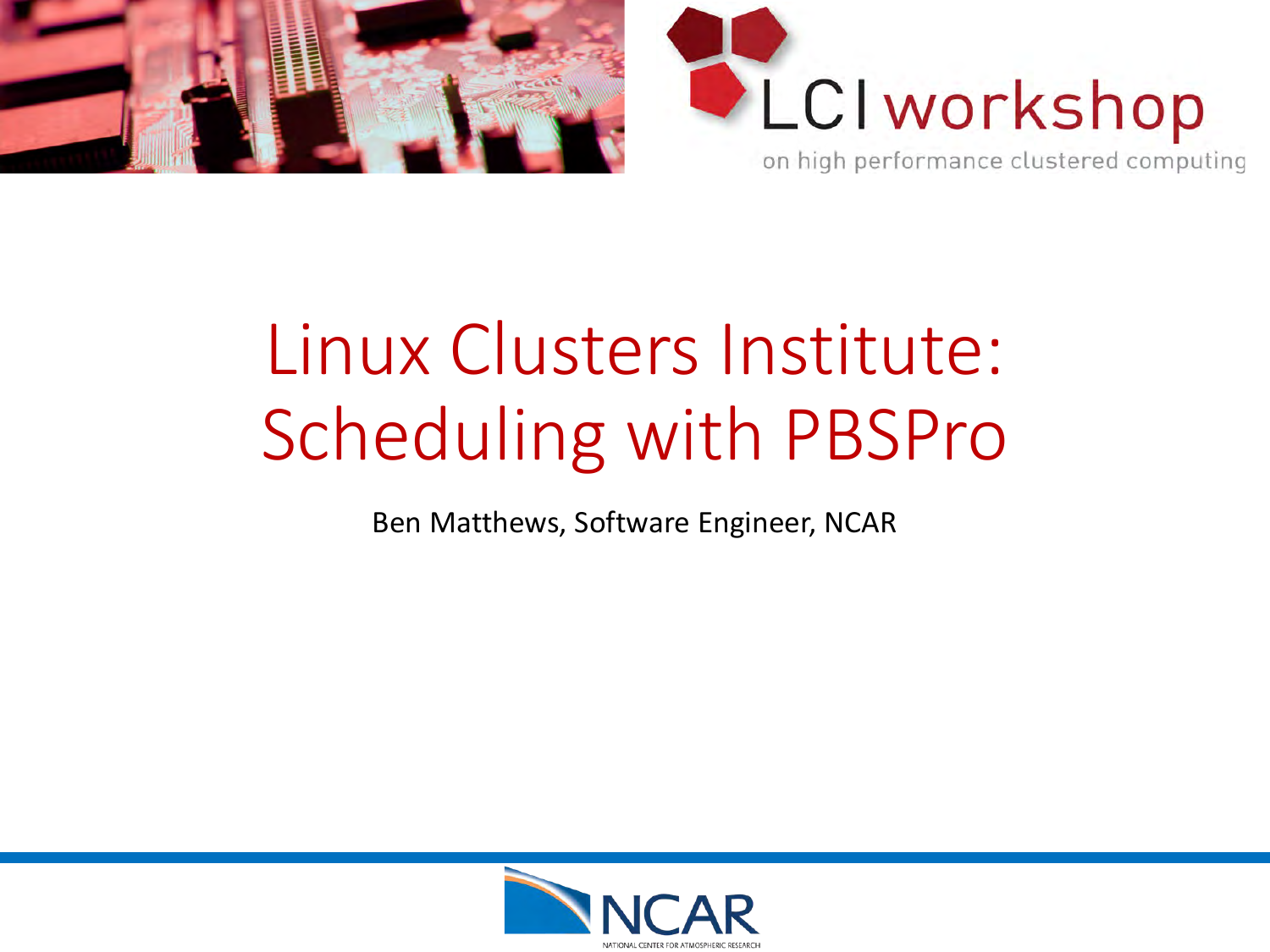

### What does a batch scheduler do?

- Large scale, high-performance Tetris!
- Divide up a shared resource "fairly"
	- "fair" may depend on politics/business logic
	- Jobs should never "starve"
- Prevent users from stepping on each other
- Ensure system is utilized as much as possible
- Record statistics/track usage
- Assist middleware [MPI] with multi-node job launch

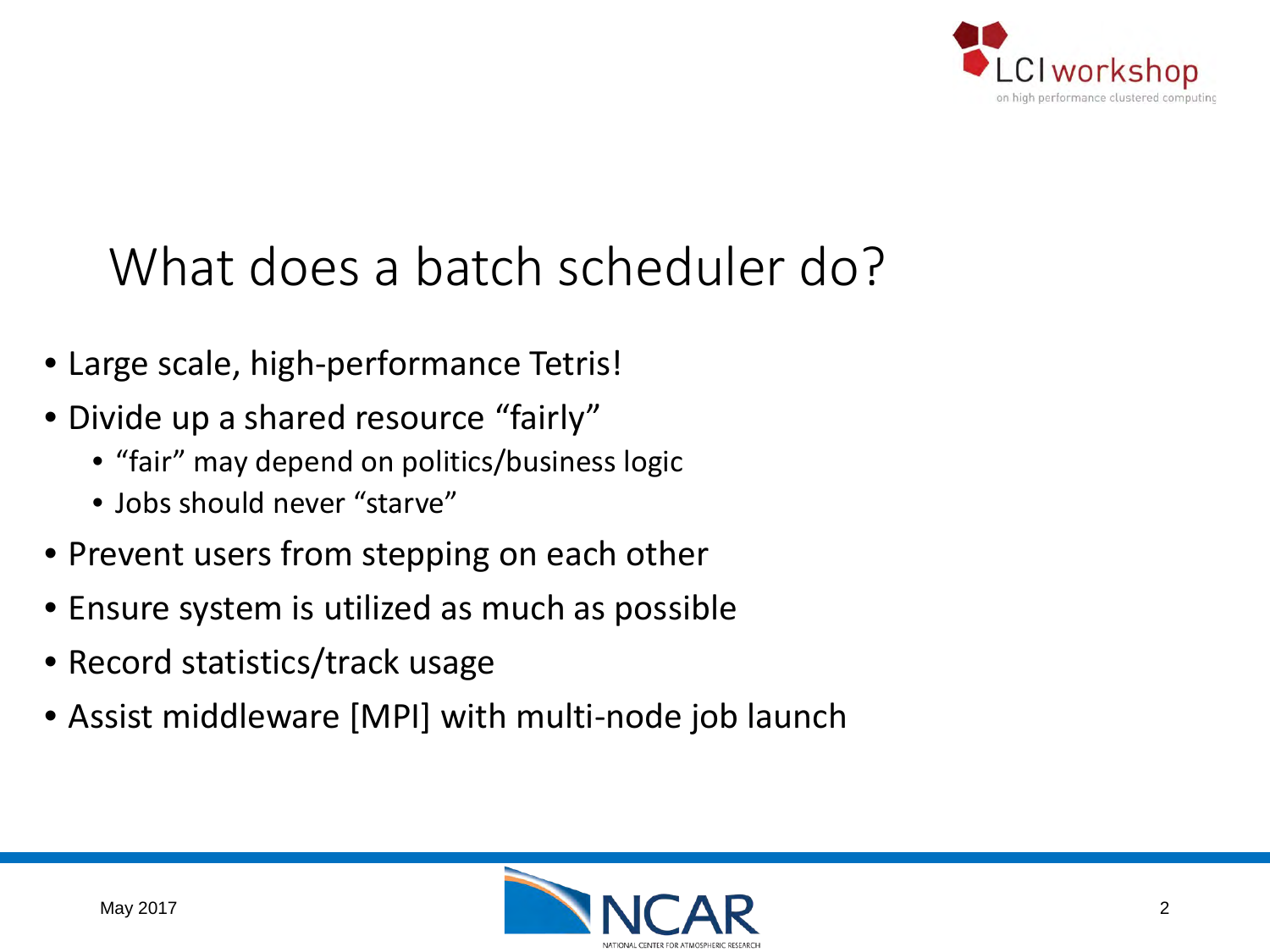

#### PBSPro

- Developed at NASA Ames (Mountainview CA/Moffett Airforce Base)
- Acquired by Altair Engineering in the early 00's
- Dual commercial/Open (Affero GPL v3)
- Support for various UNIX and Windows (mostly Linux + Windows)
- Various forks have been developed over the years
	- TORQUE (Adaptive Computing Commercial)
	- OpenPBS (Open,ish)
- Reasonably Performant and Scalable

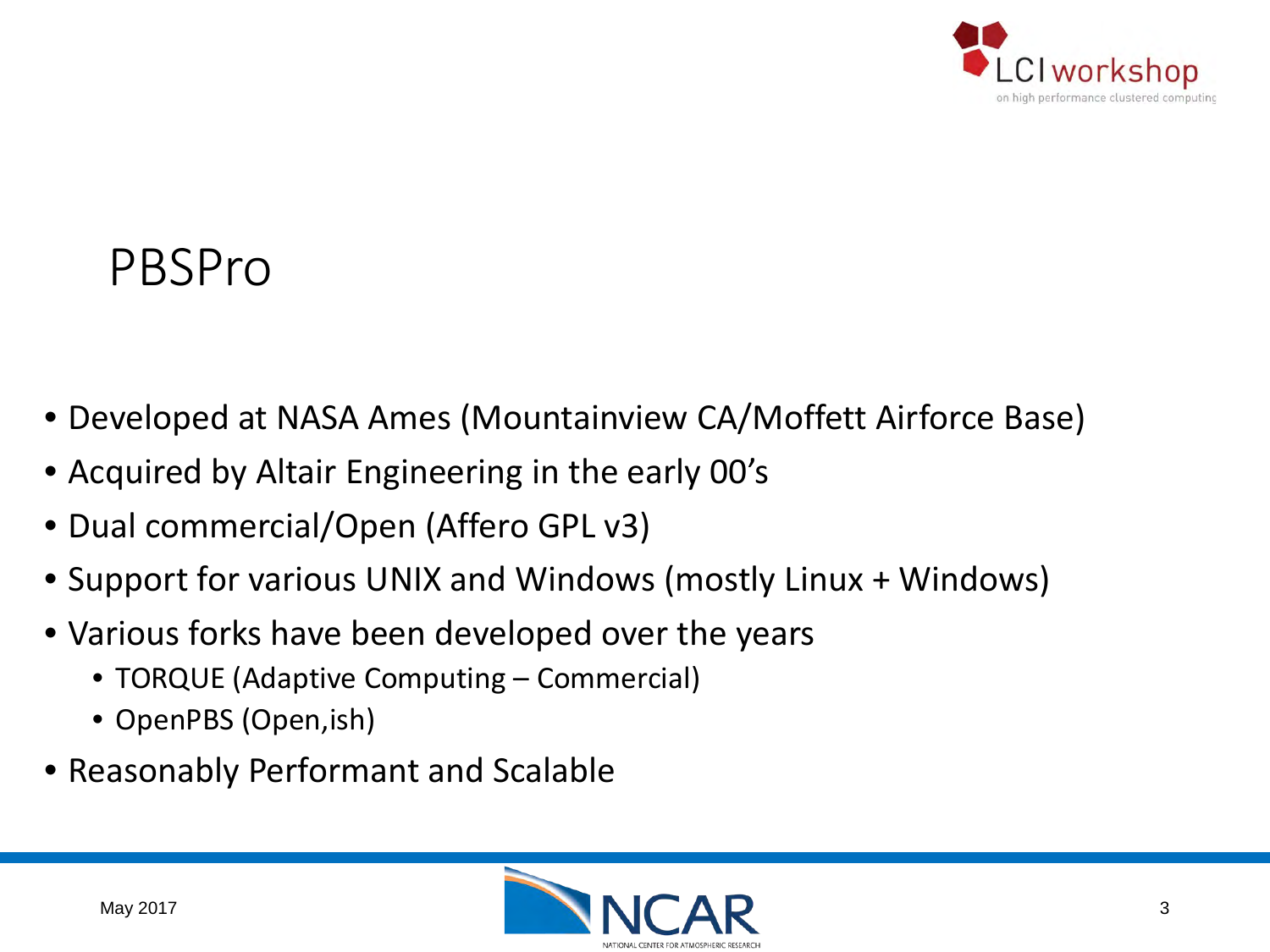

#### PBSPro: Features

- Rich "hook" infrastructure for customization
- Fairshare
- Backfill
- Compatibility with a wide variety of MPI implementations
- Well understood (if not well documented) accounting log
- Optional analysis components (commercial add-on only)

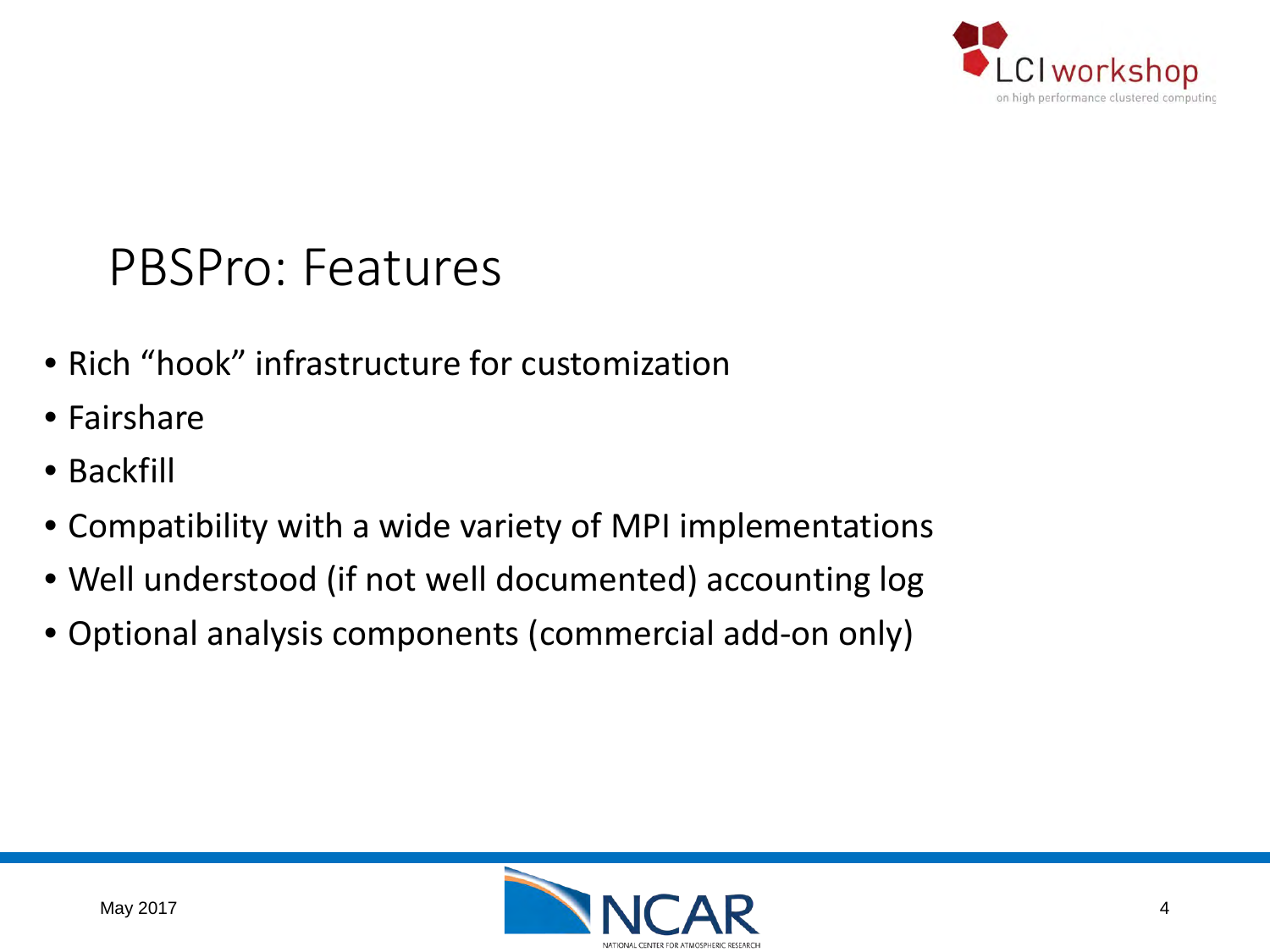

### PBSPro: Basic Components

#### • Server

- Runs on one or two, typically dedicated, servers
- Mediates between other components and maintains the queues
- Scheduler
	- Takes a list of jobs from the server, tells the server which to run
- MoM
	- Runs on each compute node, starts and supervises user code. Optional job-setup on the compute node.
- Com
	- Facilitates communication between components (only needs configuration at scale)

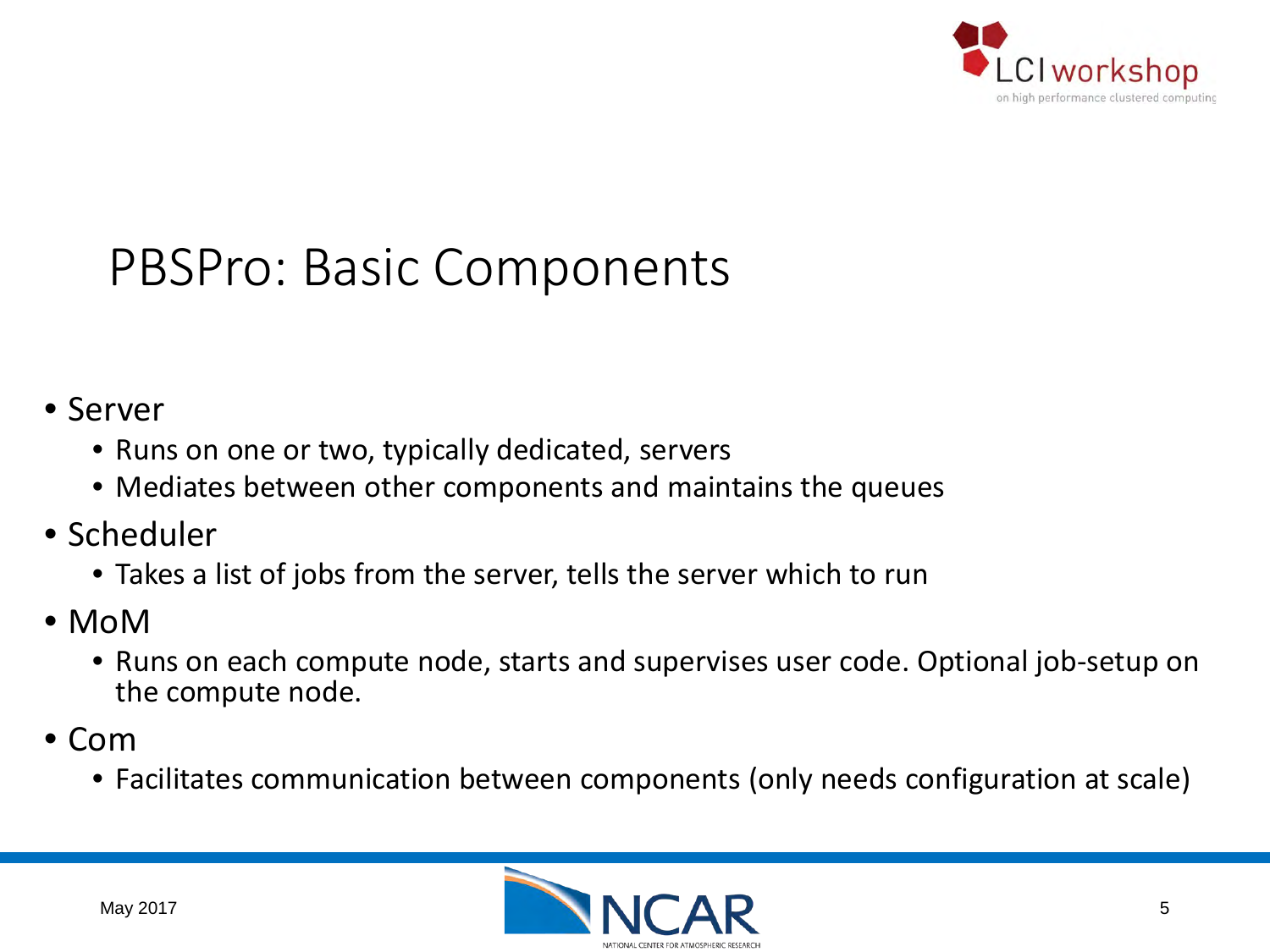

### Hardware Requirements

- For failover
	- Two servers
	- Shared filesystem (must support POSIX locking, but NFS ok)
- Server software is not well threaded yet: prefer higher clock frequency over many cores
- Database performance matters (SSD would be nice)
- Queues are stored in RAM, so memory usage scales with queue length. More RAM = better

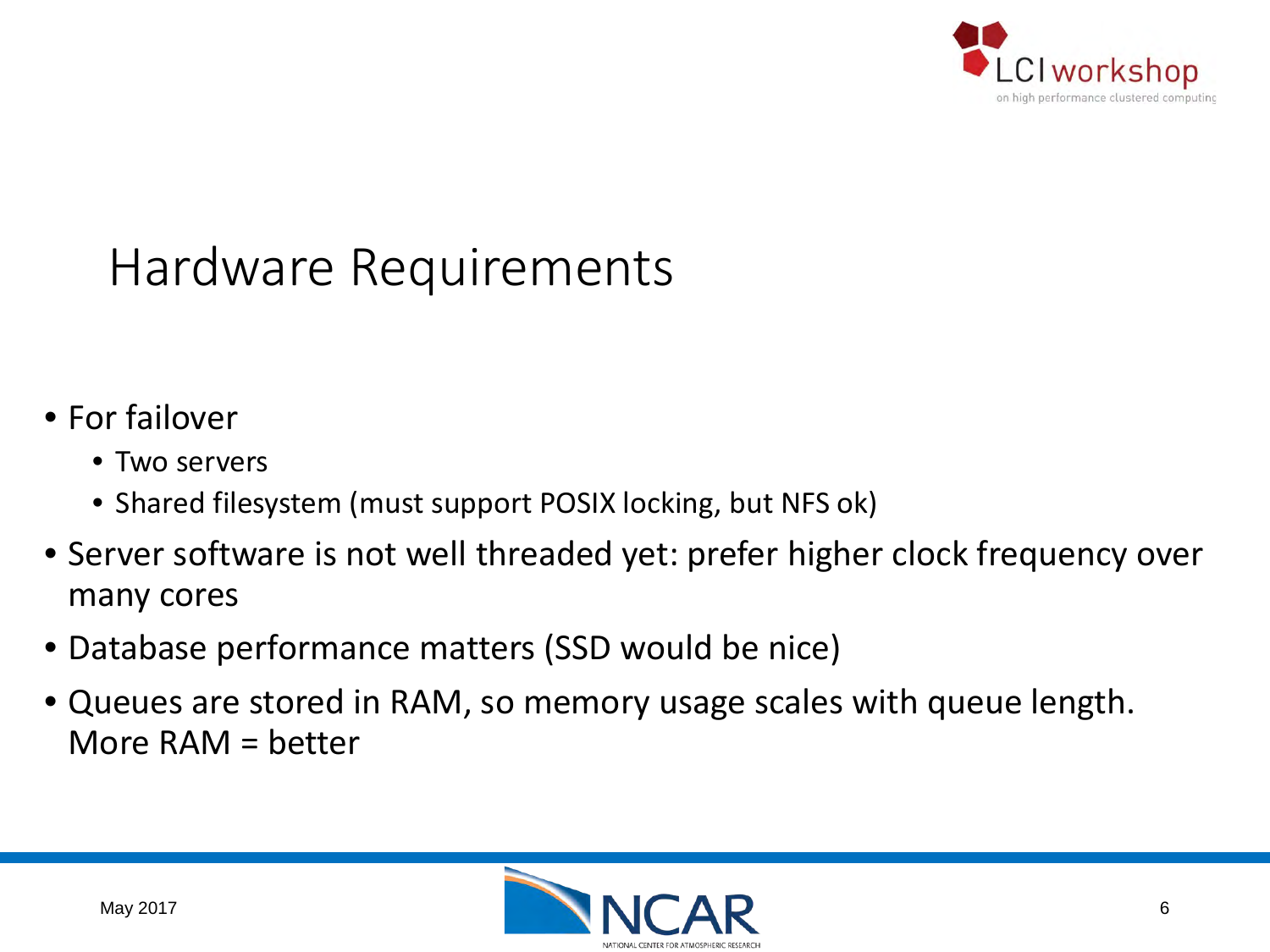

### System Software Setup

- One user account for PBS to run under (typically "pbsdata")
- UID<>username mapping should be consistent across the cluster
- Optionally, MUNGE can be used to authenticate the cluster
- ssh (or rsh), allowing passwordless connections between cluster nodes (use ssh keys or host trust) strongly recommended
- scp or rcp (or similar) must work (passwordless) between submit hosts and cluster nodes (for file staging)
- shared filesystem on compute nodes is **not** required, but is strongly recommended

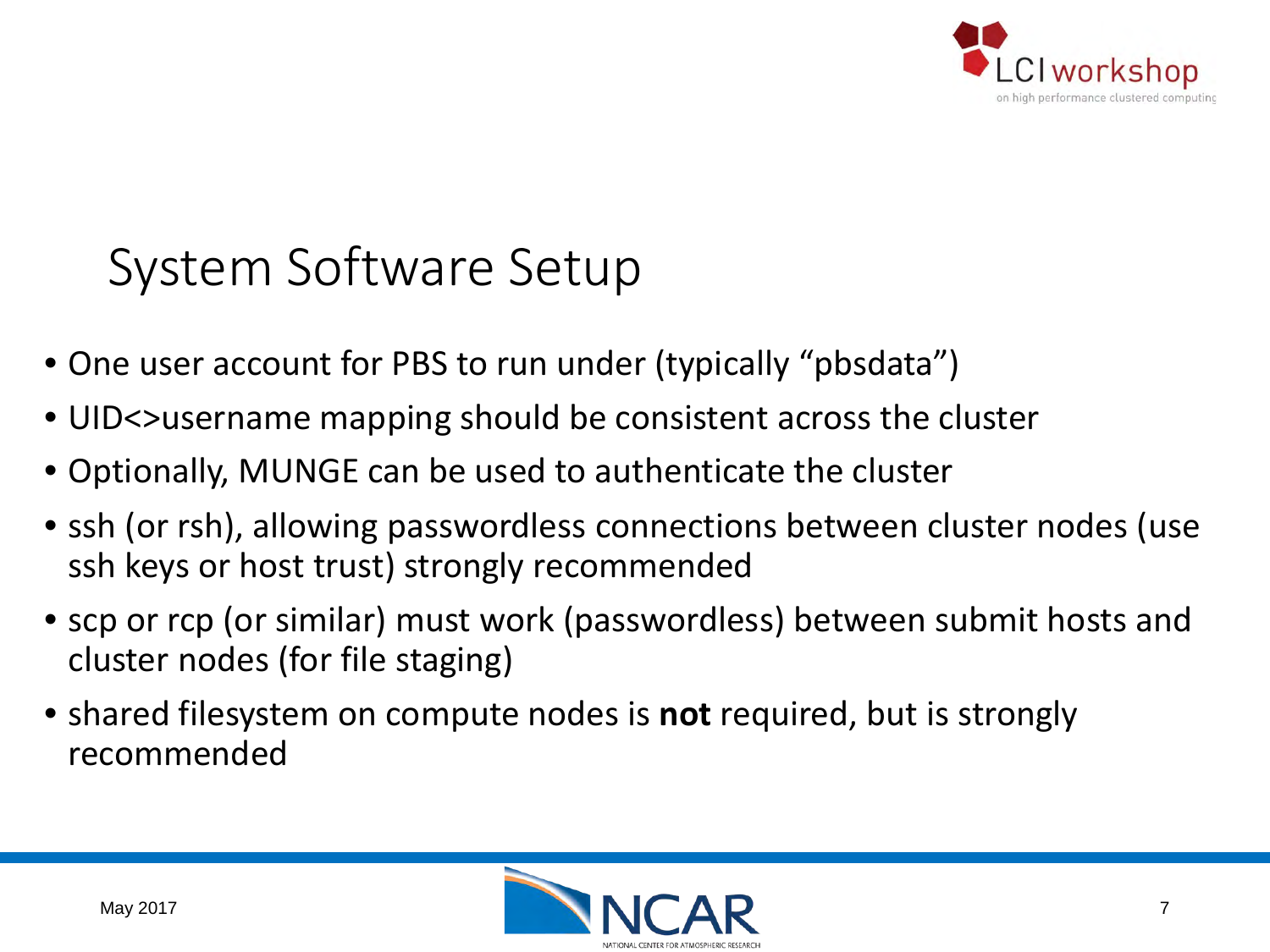

### Installation

- RPMs provided to commercial customers for SLES and RHEL
- Can also build from source (and optionally produce RPMs)
- Four install types:
	- Server
	- Execution Host
	- "commands only" (head-node)
	- Everything (direct install from source)
- RPMs are relocatable (see the documentation for details)

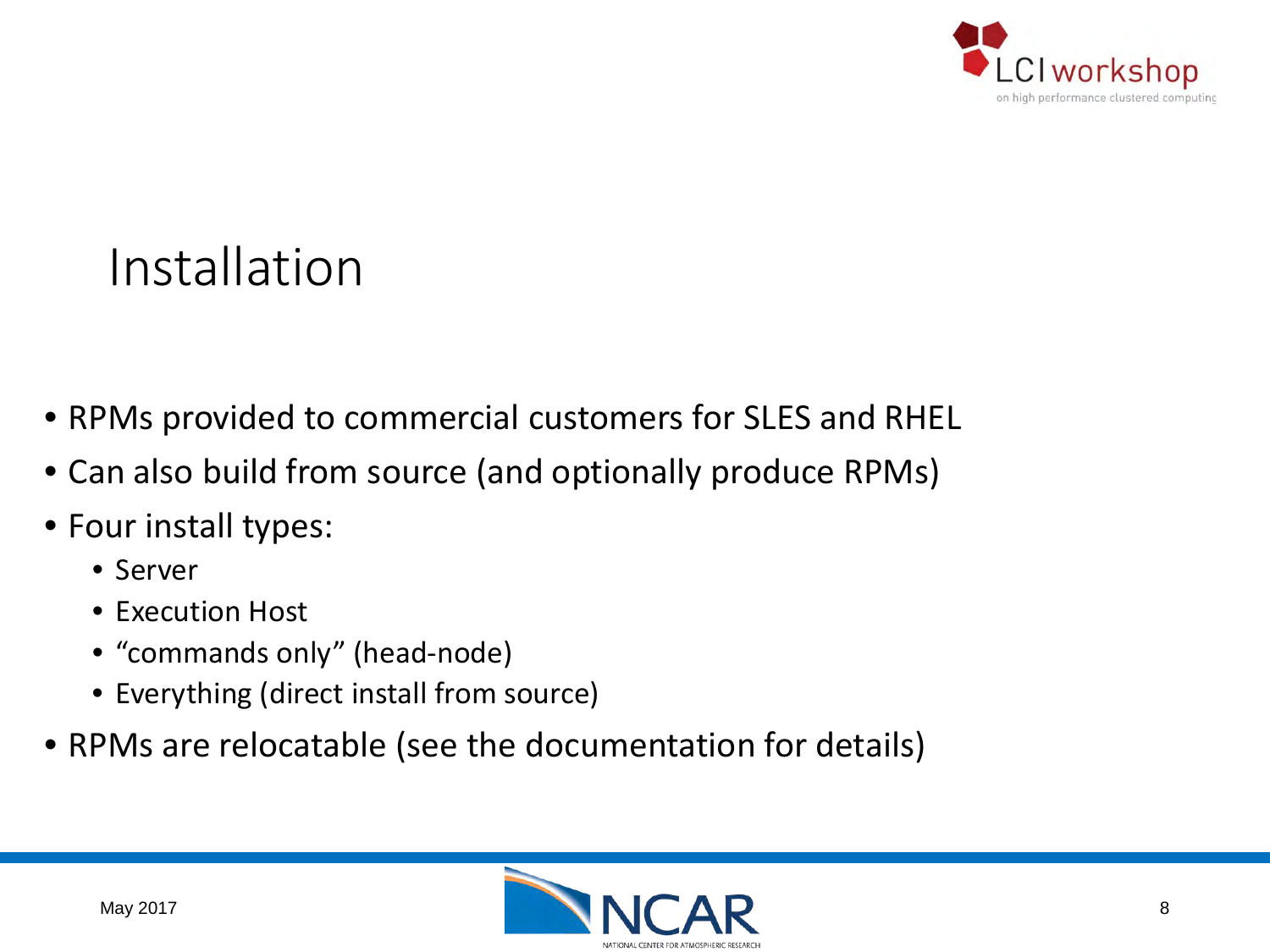

### Installation: pbs.conf

- Present on all nodes
- Specifies which components to start and where the servers are
- Used to generate the initial configuration

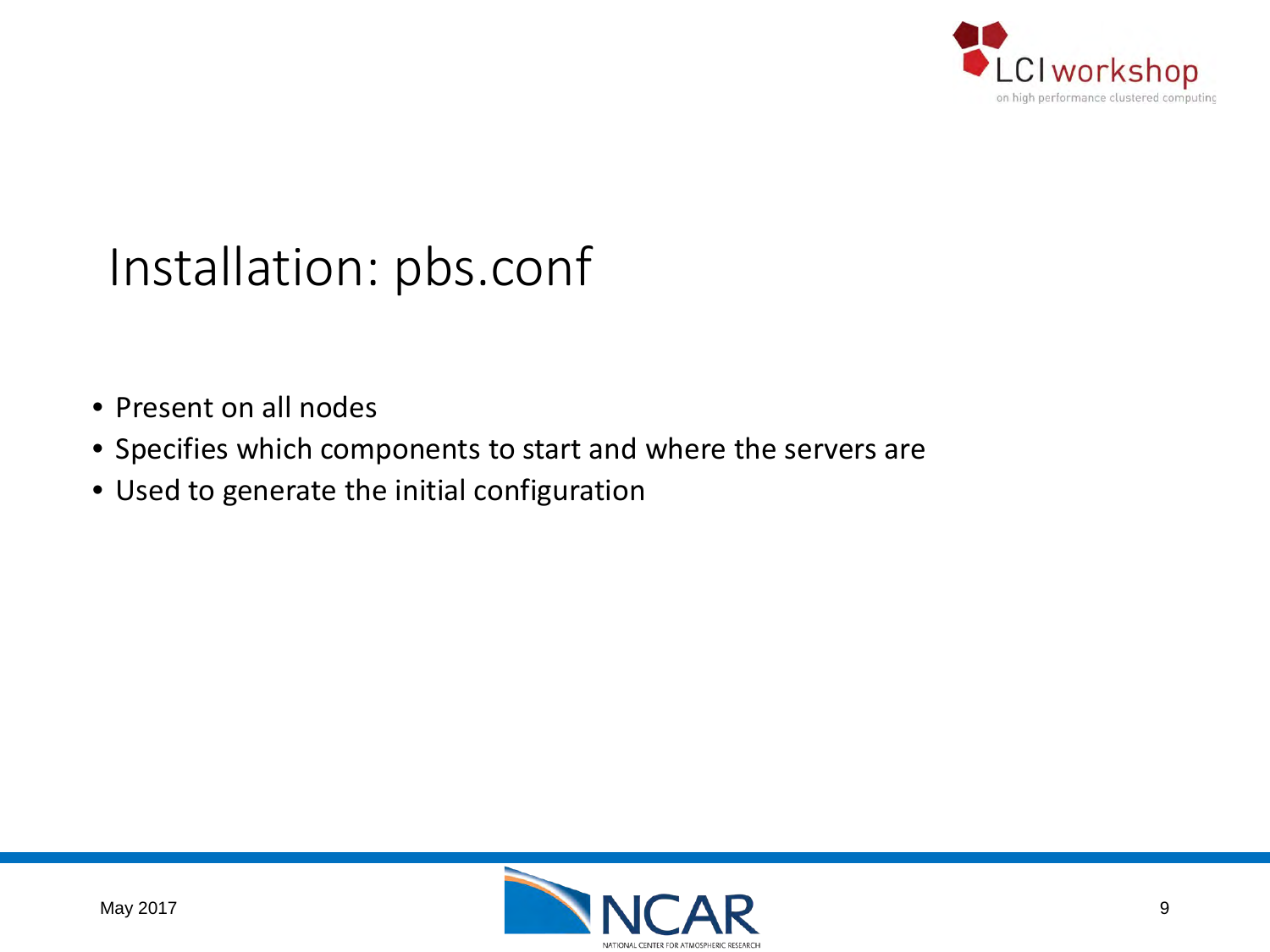

### /etc/pbs.conf

PBS\_EXEC=/opt/pbs PBS\_HOME=/gpfs/pbs PBS START SERVER=0 PBS START MOM=0 PBS START SCHED=0 PBS START COMM=0 PBS\_SERVER=laadmin1.ib0.laramie.ucar.edu PBS\_PRIMARY=laadmin1.ib0.laramie.ucar.edu PBS\_SECONDARY=laadmin2.ib0.laramie.ucar.edu PBS\_SCP=/usr/bin/scp PBS\_RSHCOMMAND=ssh PBS\_CORE\_LIMIT=unlimited PBS MAIL HOST NAME="ucar.edu" PBS\_AUTH\_METHOD=MUNGE

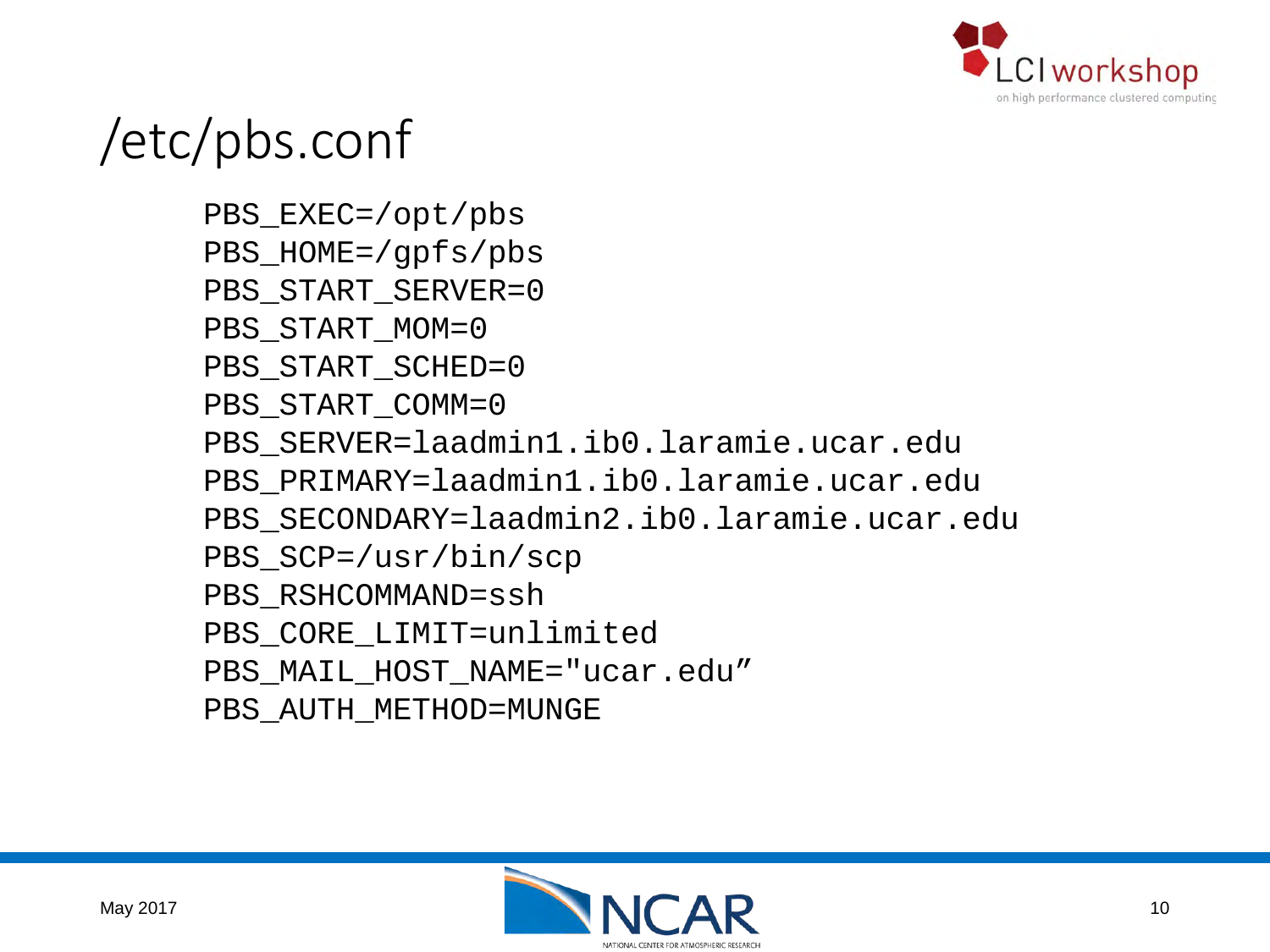

## Other places to look for configuration

- \$PBS\_HOME/{sched,server}\_priv/{sched,server}\_config
- "qmgr"
- Per-component configuration typically generated during the first startup

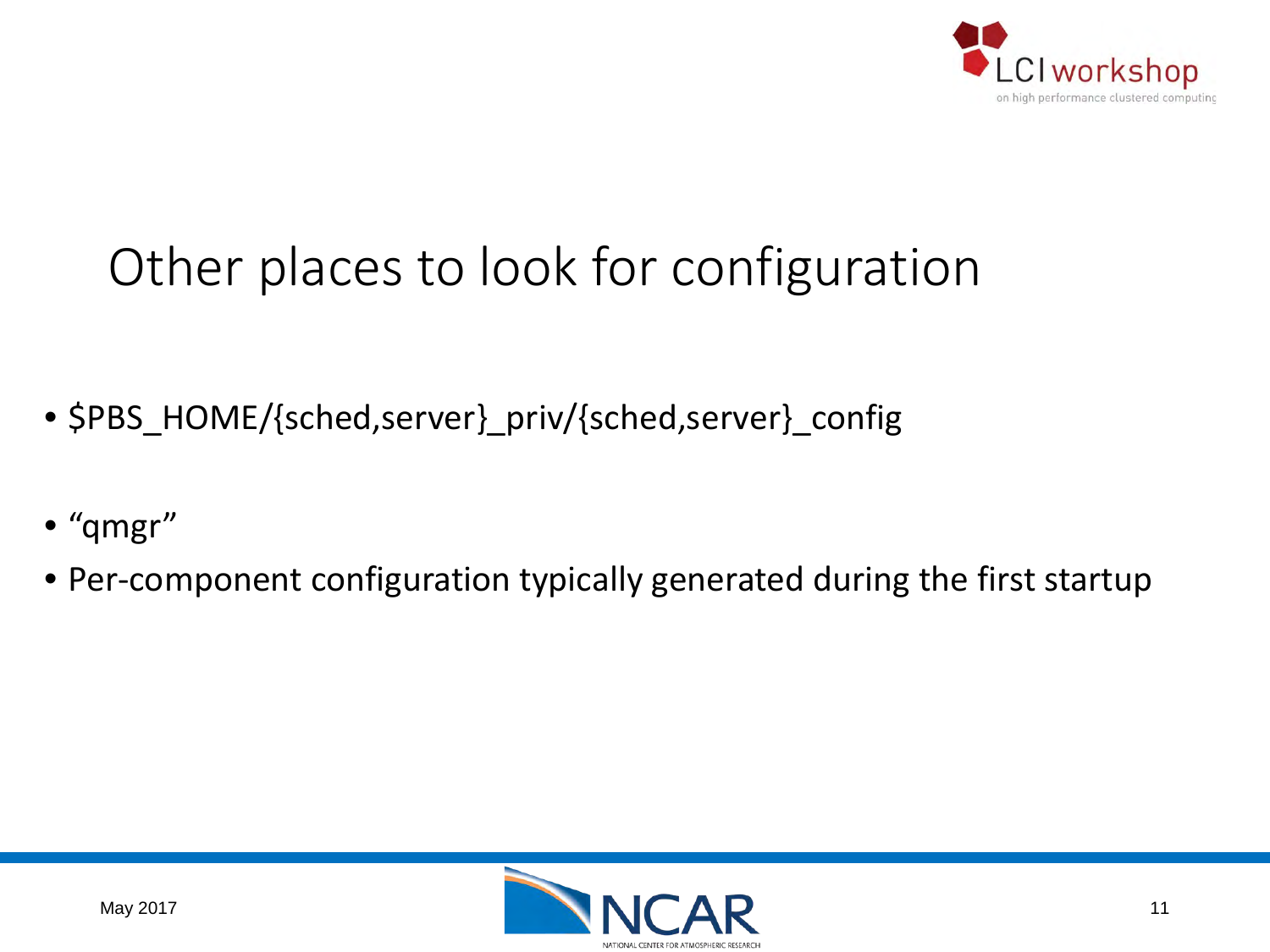

### Starting PBS

- systemctl start pbs #>= version 14, systemd systems
- /etc/init.d/pbs start #<=version 13, other init types
- Must be done on the server node(s) and all execution nodes

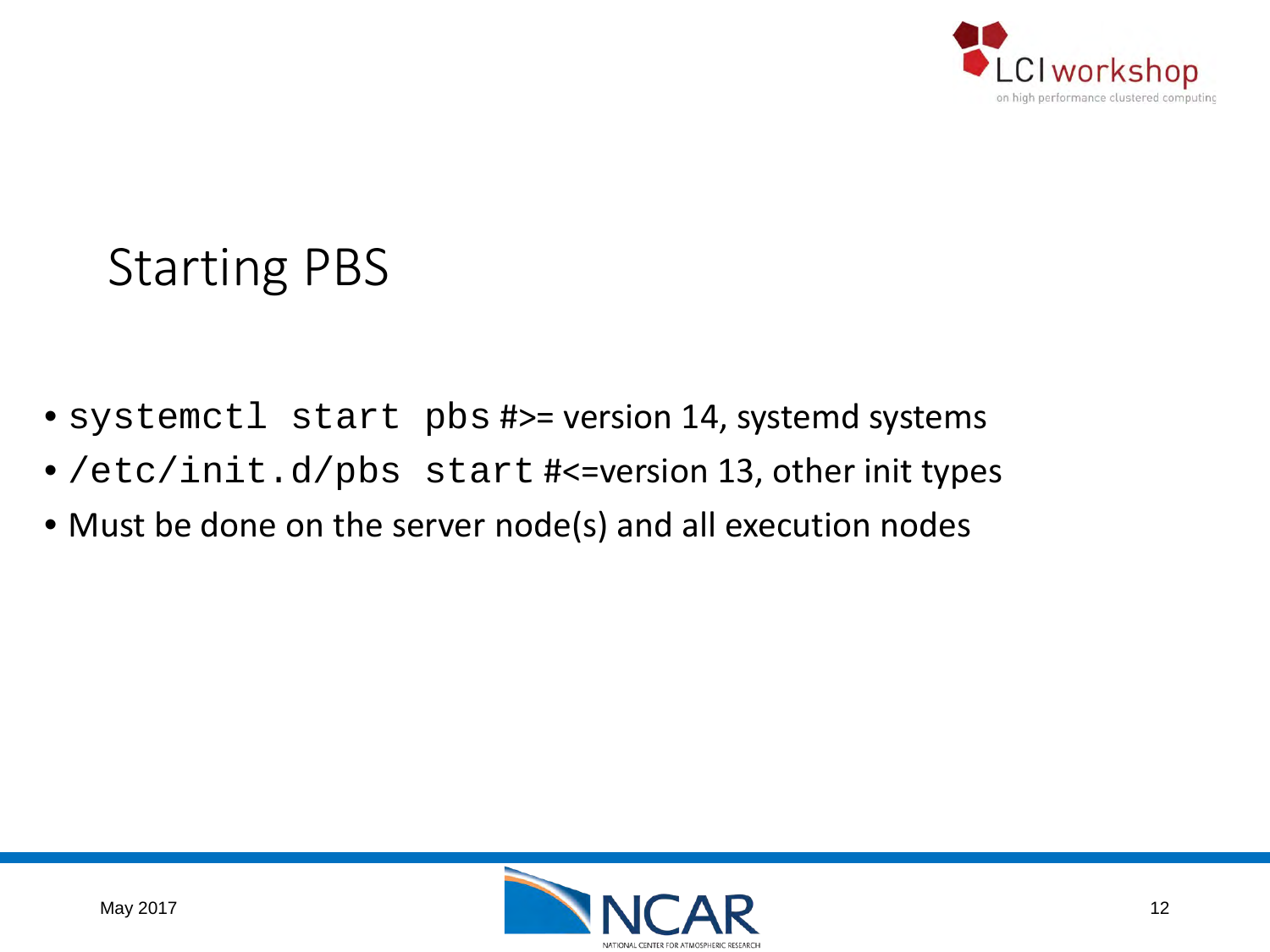

### PBSPro: Commands

- qmgr
	- Configuration
- qsub
	- Submit Jobs
- qstat
	- View Status of Jobs/Queues/Servers
- qrls/qhold
	- Hold/Release Jobs
- pbs\_rsub/pbs\_rstat/pbs\_rdel
	- Manipulate Reservations

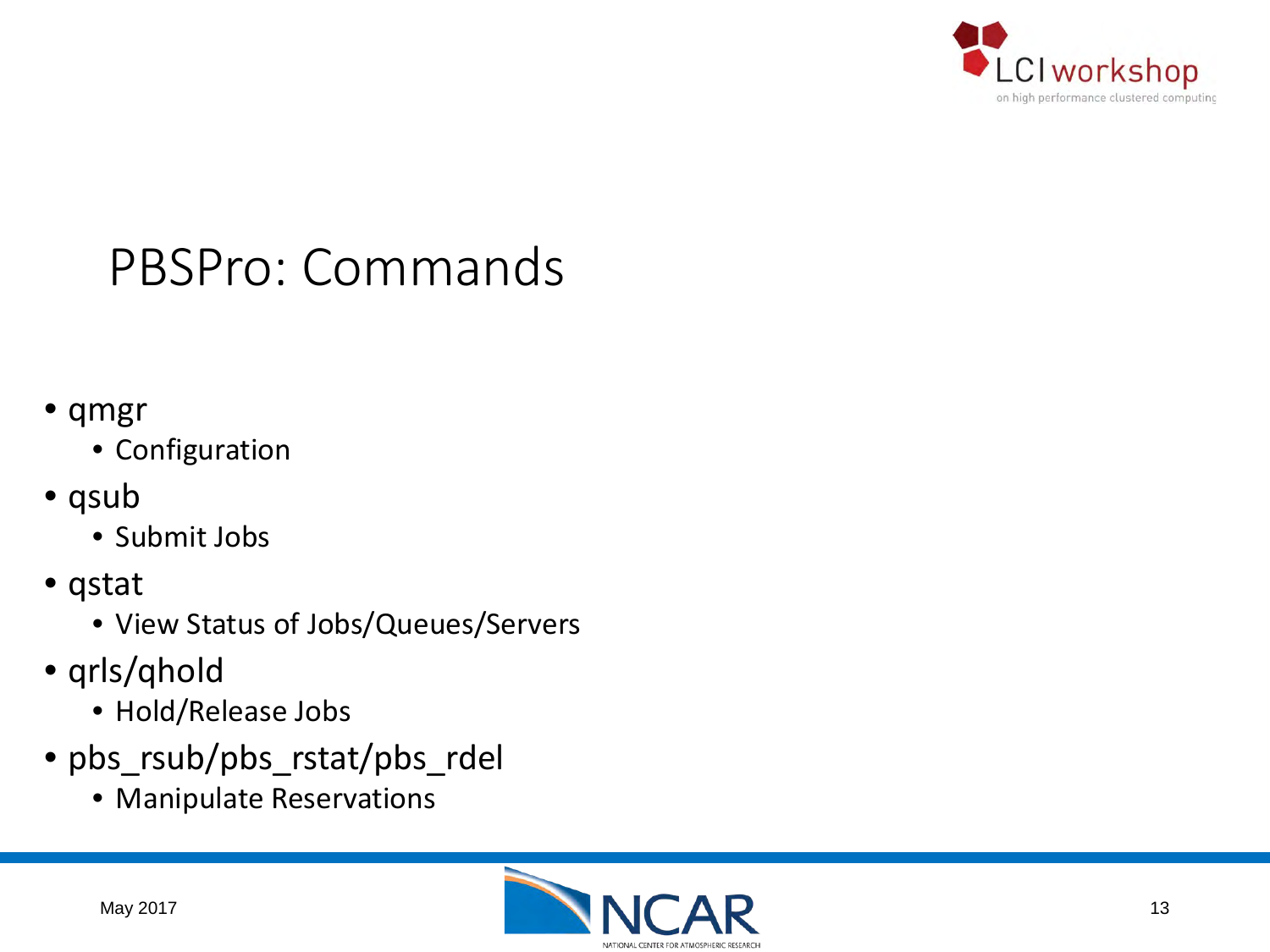

### PBS Objects

- Queues collect jobs
- Nodes run jobs
- Resources generic properties

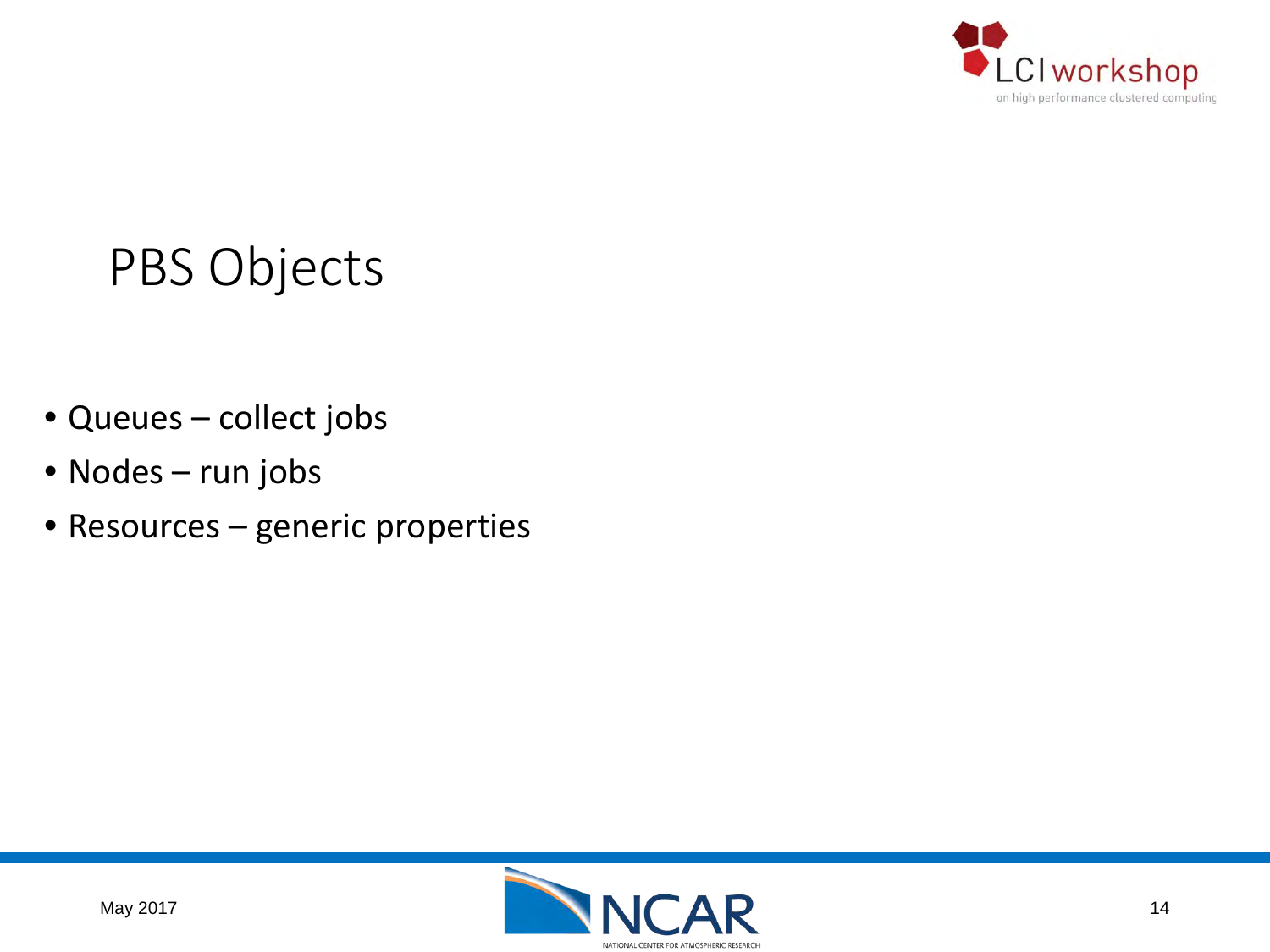

#### Queues

- Two types:
	- Execution
	- Routing
- Routing queues accumulate jobs and pass them on to execution queues based on resource requests
- Execution queues store jobs and dispatch them to nodes
- May be fixed length or unrestricted (up to the amount of memory on your PBS server)
- May impose various restrictions/access controls

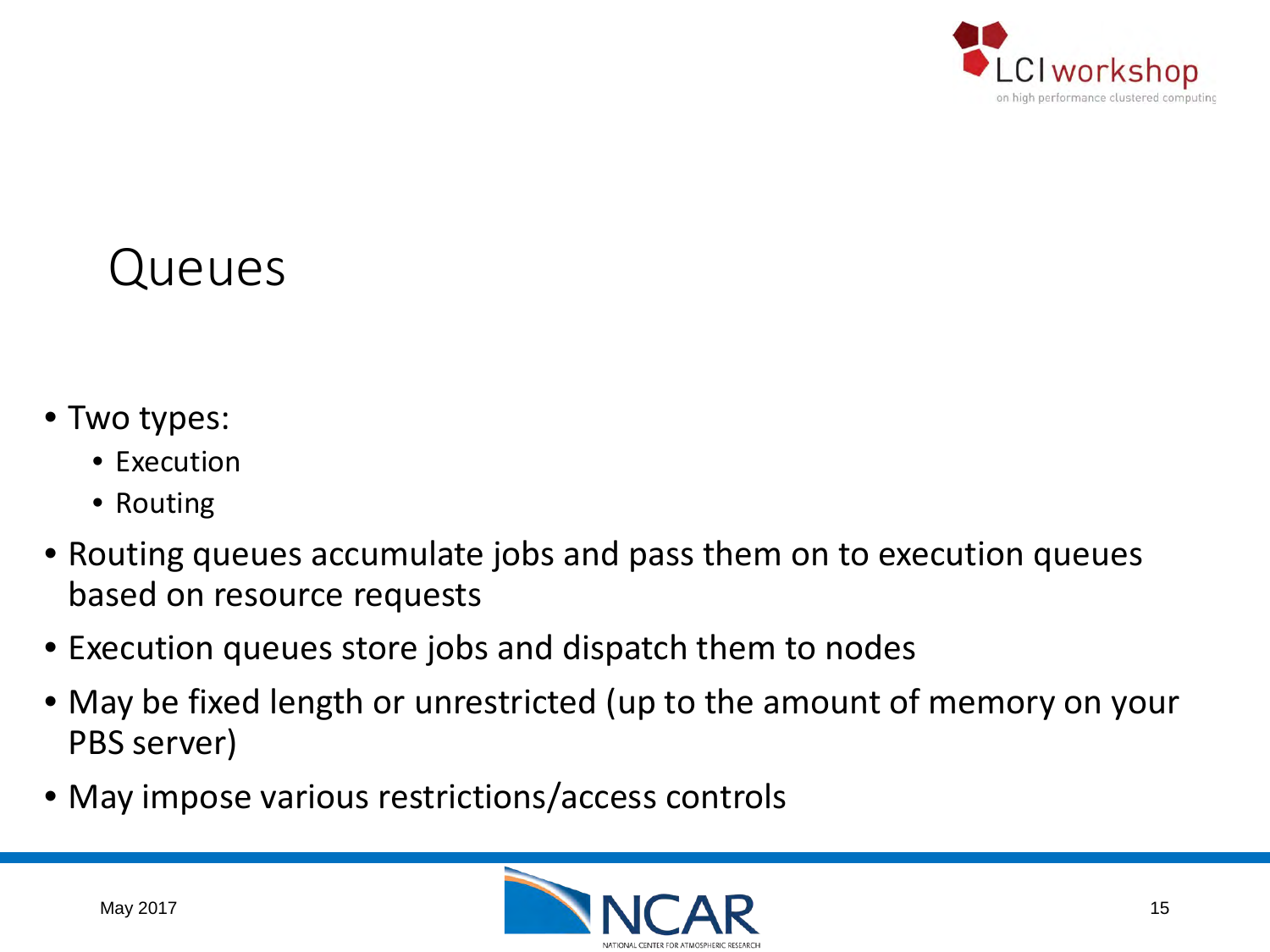

### Manipulating Queues

- qmgr -c 'create queue new\_queue' #create a queue
- qmgr -c 'set queue new\_queue your\_resource = foo' #set a resource
- qmgr -c 'set queue new\_queue started=true' #run jobs
- qmgr -c 'set queue new\_queue enabled=true' #accept new jobs
- qmgr -c 'print queue @default' #list queues

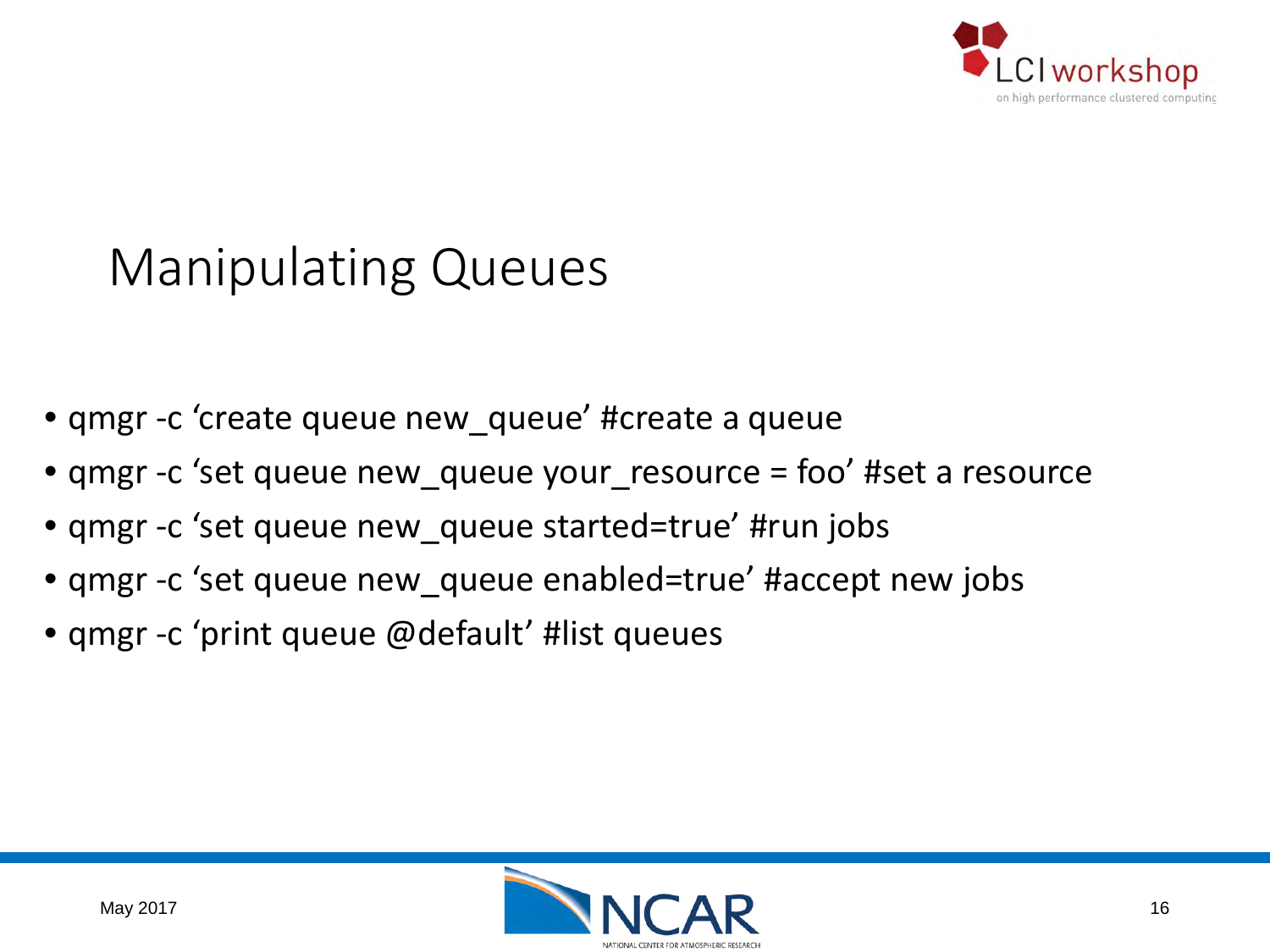

#### Resources

- Used to control the flow of jobs through PBS
	- Typically used much less extensively by non-PBS schedulers (SLURM)
- Can be requested by the user, a hook, or required by a queue
- Static (set by an admin) or Dynamic (collected by the server/MoM)

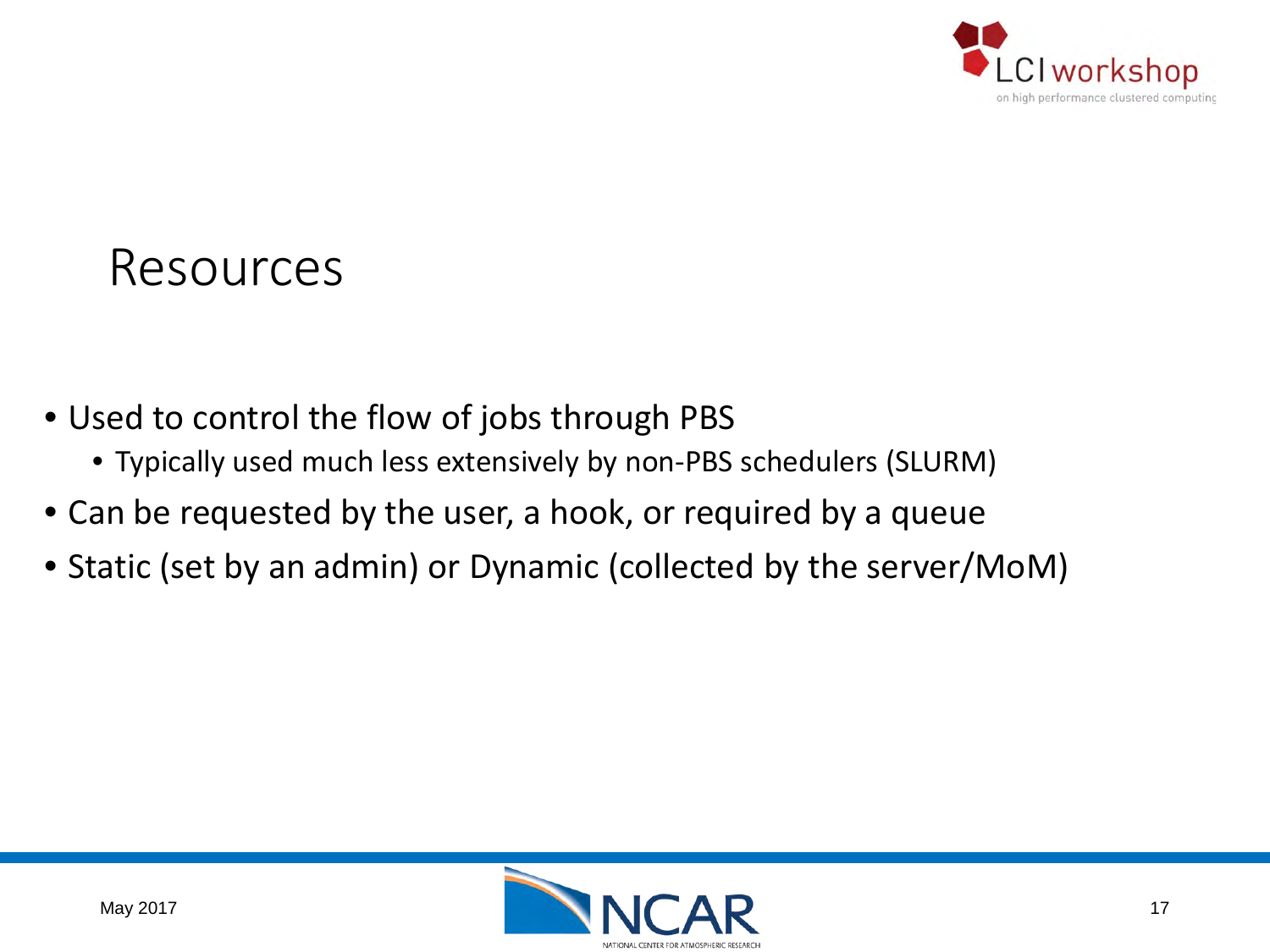

#### Resources

- Things your job needs
- Could be strings, numbers, etc
- Can be a thing that a specific node or queue provides
- Could be provided by something external (like a license server) but tracked by the scheduler
- Could be a simple property of a job

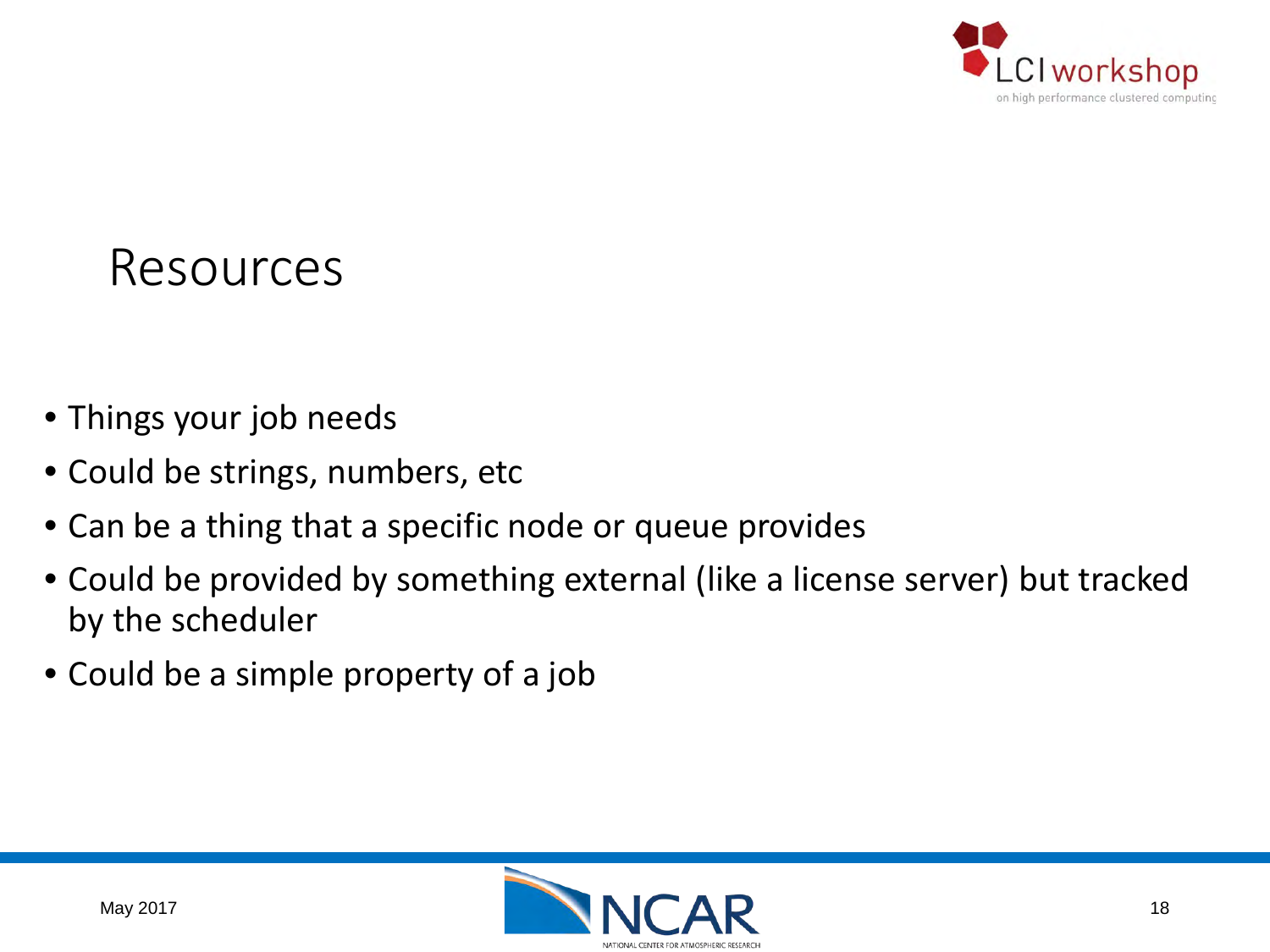

### Adding Custom Resources

- Make an entry in \$PBS\_HOME/server\_priv/resourcedef
- If you are going to schedule based on your resource, add it to the "resources" list in \$PBS\_HOME/sched\_priv/sched\_config
- Attach the resource to nodes/queues/etc in qmgr

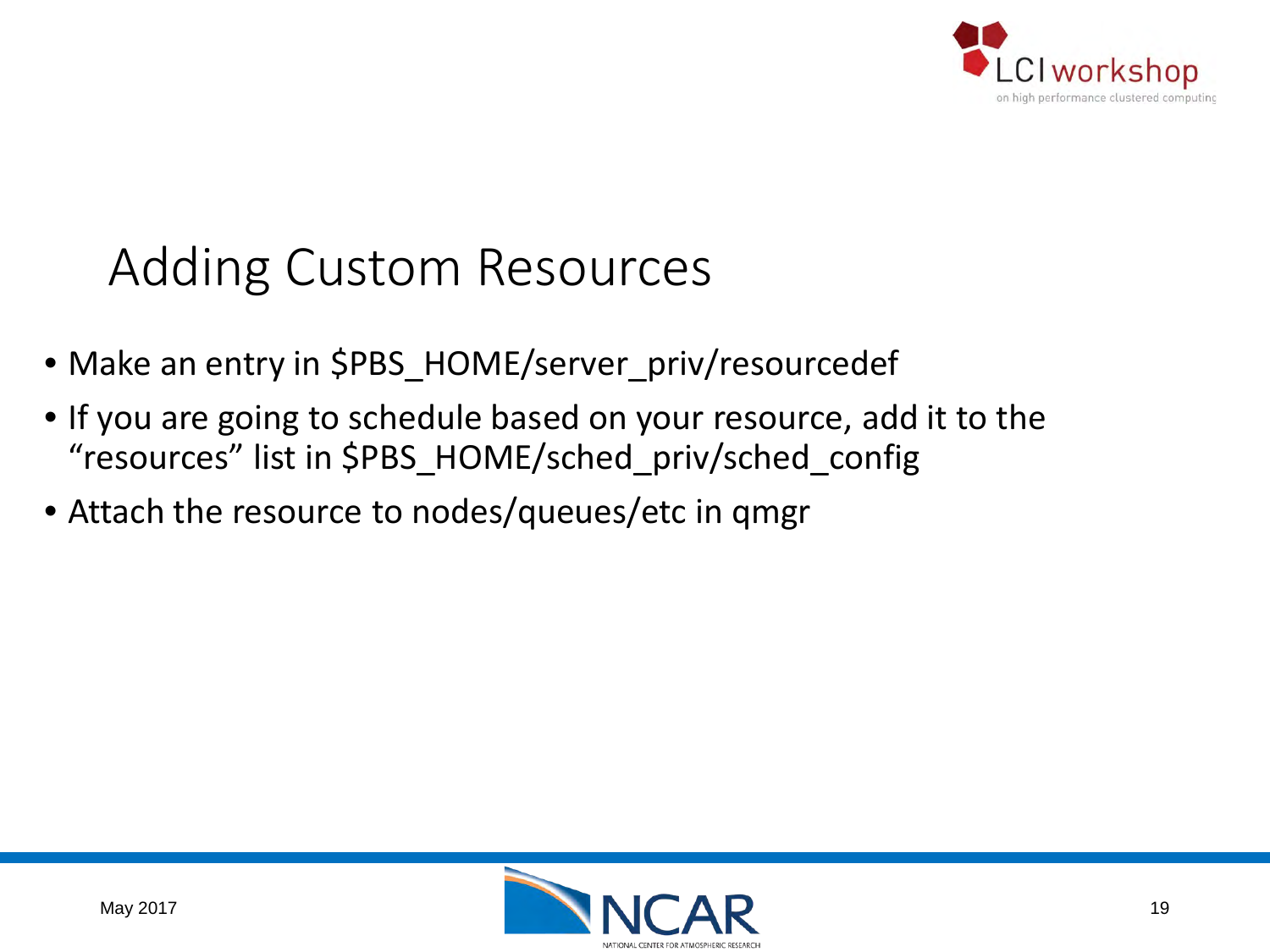

#### Nodes

- Physical Hardware to run on (where MoM runs)
- Can be subdivided into vnodes which can be independently scheduled
- Can be assigned resources that can then be used to control which jobs will run
- Can be assigned dynamic resources, which are periodically measured by user provided or built-in scripts (load average, memory usage, etc).

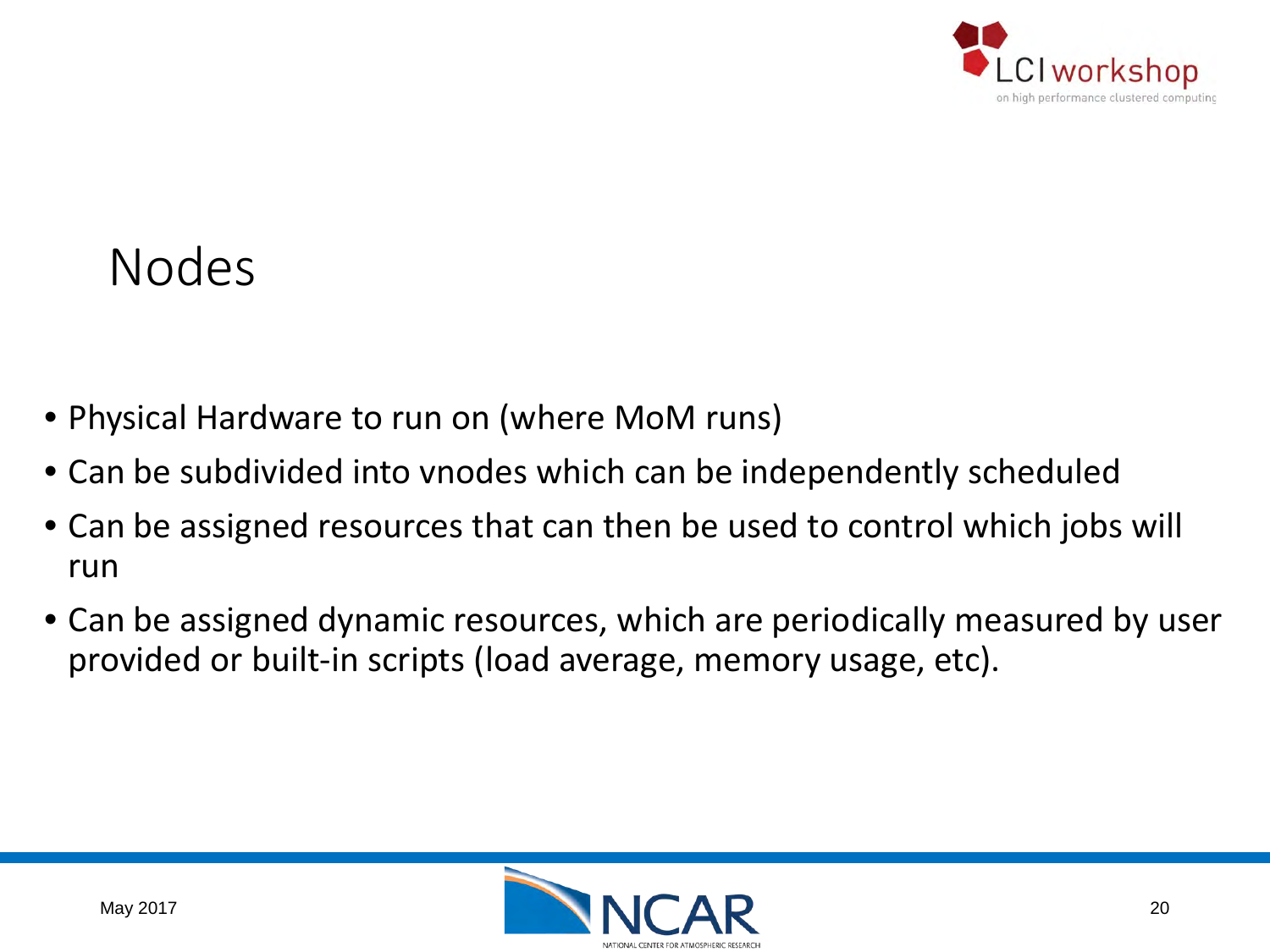

#### Nodes

- May be in various states see the output of "pbsnodes –a"
- Common States:
	- offline node is broken or marked down by an administrator
	- job-exclusive node is completely allocated to a job
	- free node is available for use
	- down Server and MoM aren't communicating
	- resv-exclusive node is completely reserved
- Nodes can be in multiple states, for example, reserved and running a job

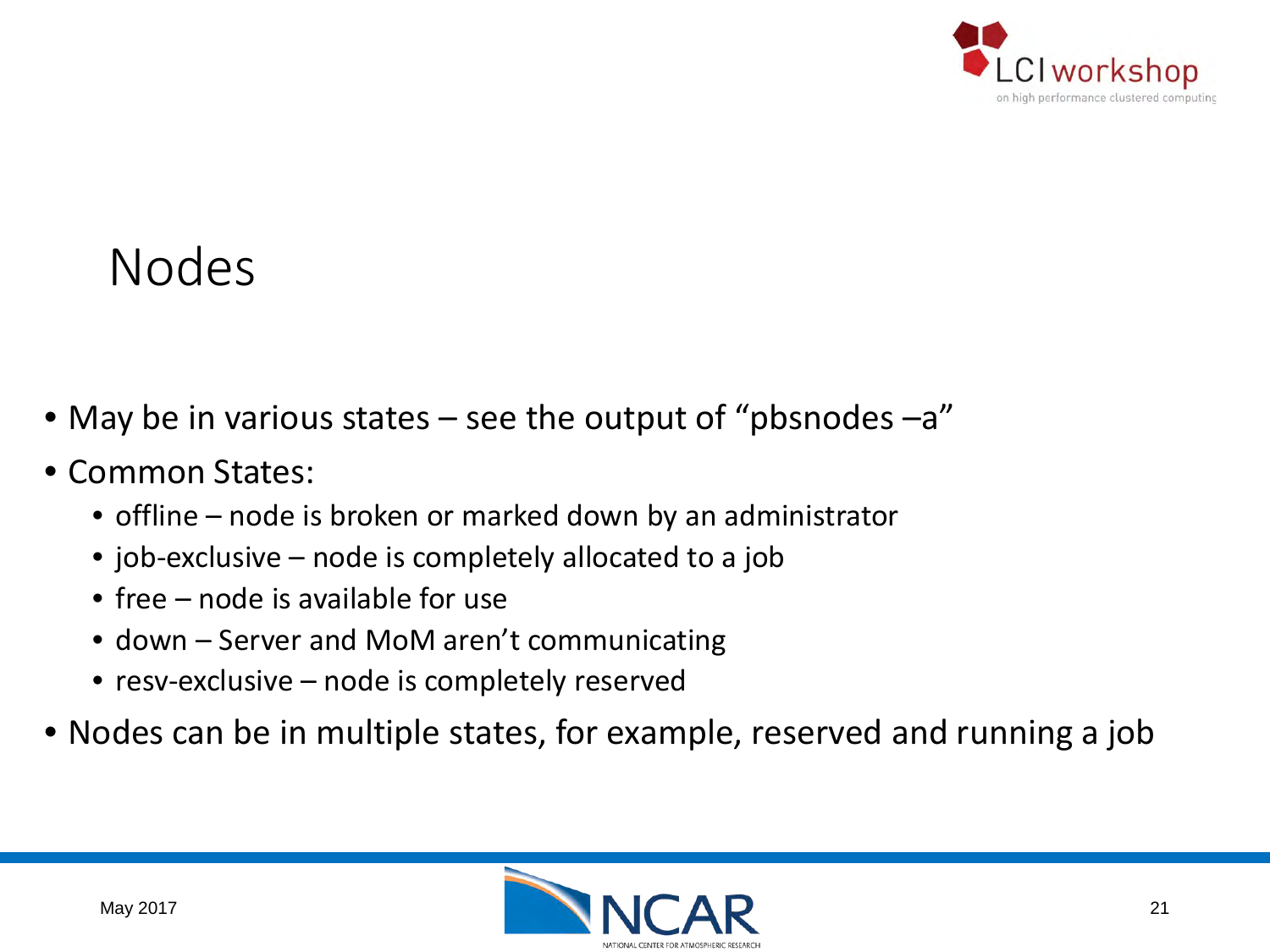

### Built-in Node resources

- Memory
- CPUs
- Free Disk
- Load Average
- Hostname
- OS
- Vnode
- System specific details (Cray, etc)

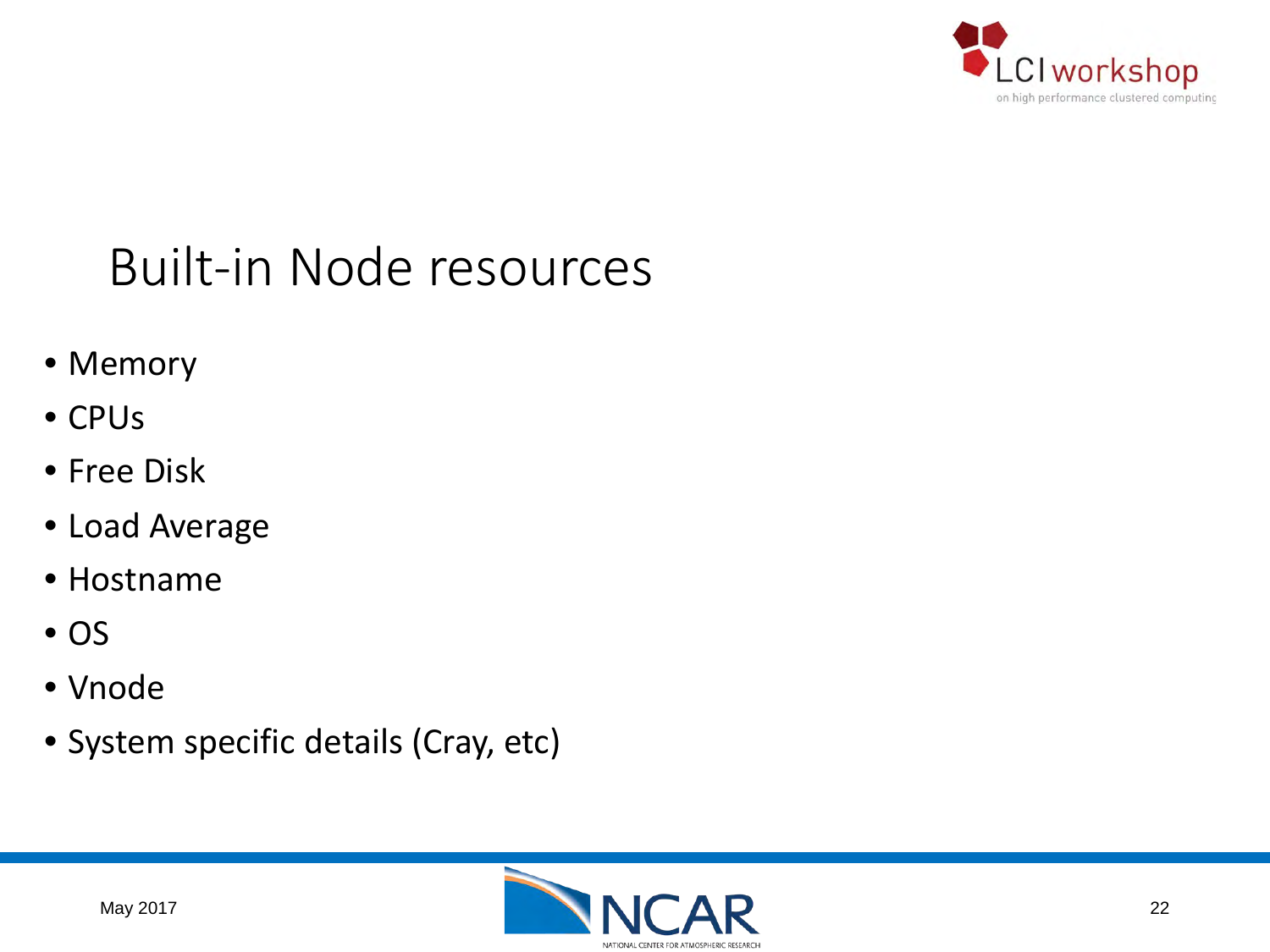

### Manipulating Nodes

- qmgr -c 'create node node001' #create a new node
- qmgr -c 'print node @default' #list nodes
- pbsnodes -o -c "this node is broken" node001 #offline node001
- pbsnodes -r node001 #online node001
- pbsnodes -a –F dsv #list nodes, parseable

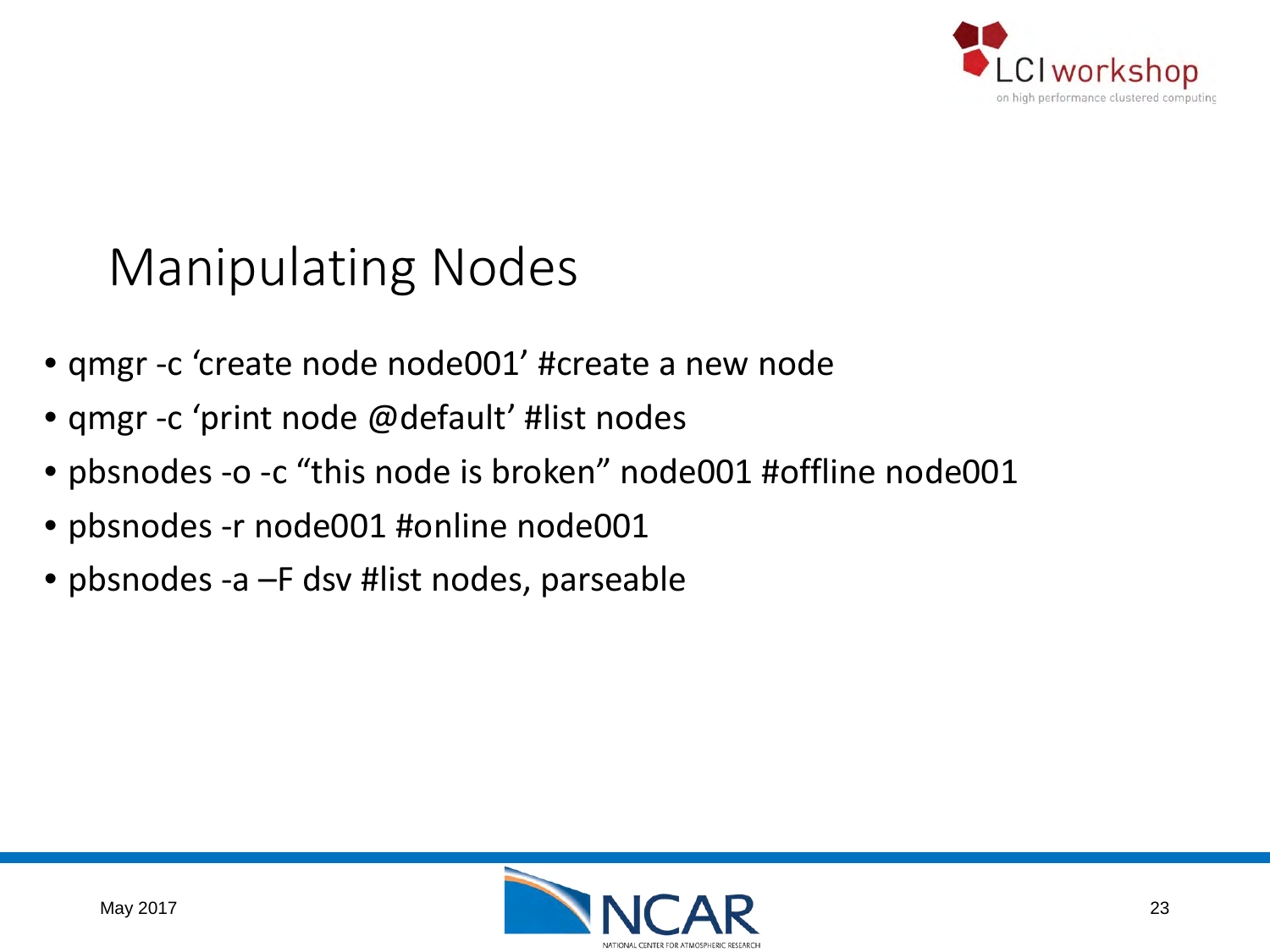

#### ACLs and Security

- Currently apply to user-id or a user's **primary** group
- Can be used to restrict who may run how many jobs in which queue
- Can be supplemented with user-supplied python-scripts for additional flexibility ("hooks")
- Configured as queue properties via qmgr
- Kernel provided user information is trusted, however MUNGE can be used to provide some level of authentication
- Users can be granted limited administrative privileges (killing other user's jobs, running qmgr, etc)

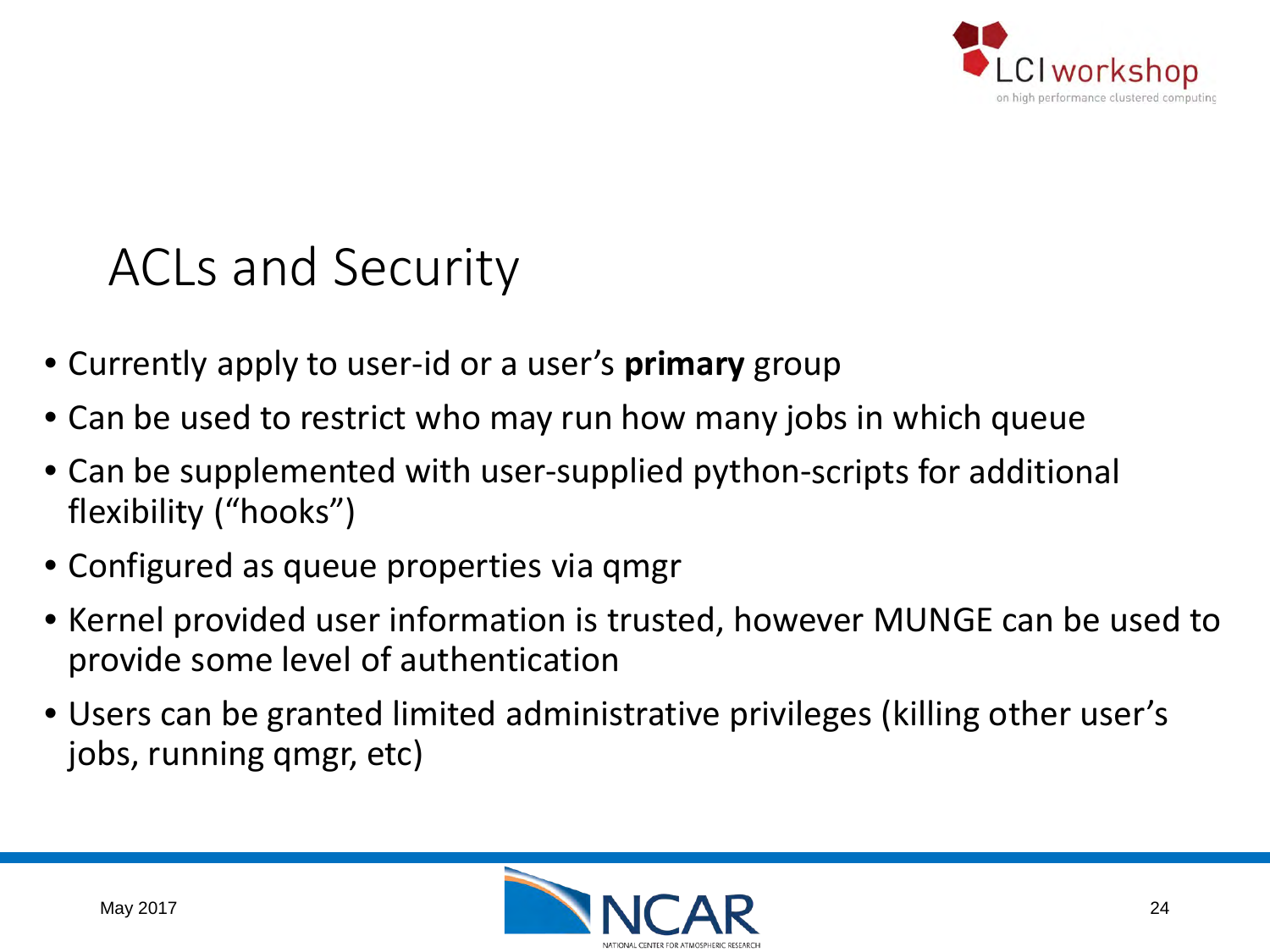

#### Hooks

- Short python scripts that are run at various points in the scheduling process
- Can be used to implement additional business logic or functionality
- Need to be **fast** and **robust**
	- Run by the Server or MoM and can therefore break the Server or MoM
- Newish feature with some rough edges but very flexible
	- Avoid them if you can
- Configured via qmgr

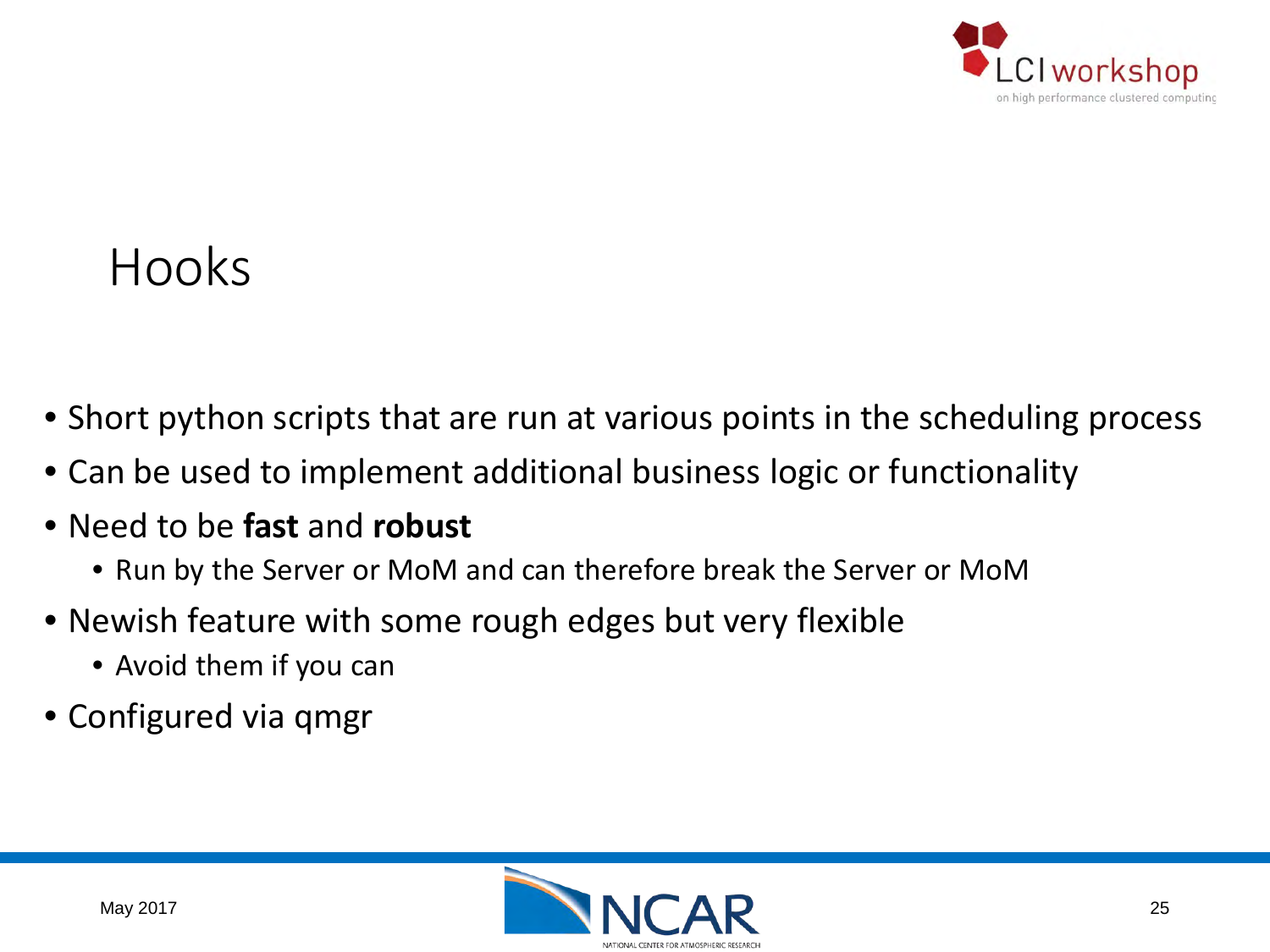

### Components of a Job

- Resources you need? -l select=1:ncpus=1:mpiprocs=1
- For how long? -1 walltime=1:00:00
- Where? -l place=scatter
- Which Queue? -q workq
- Where to put the output? -o stdout.log -e stderr.log
- See the qsub manpage for other options

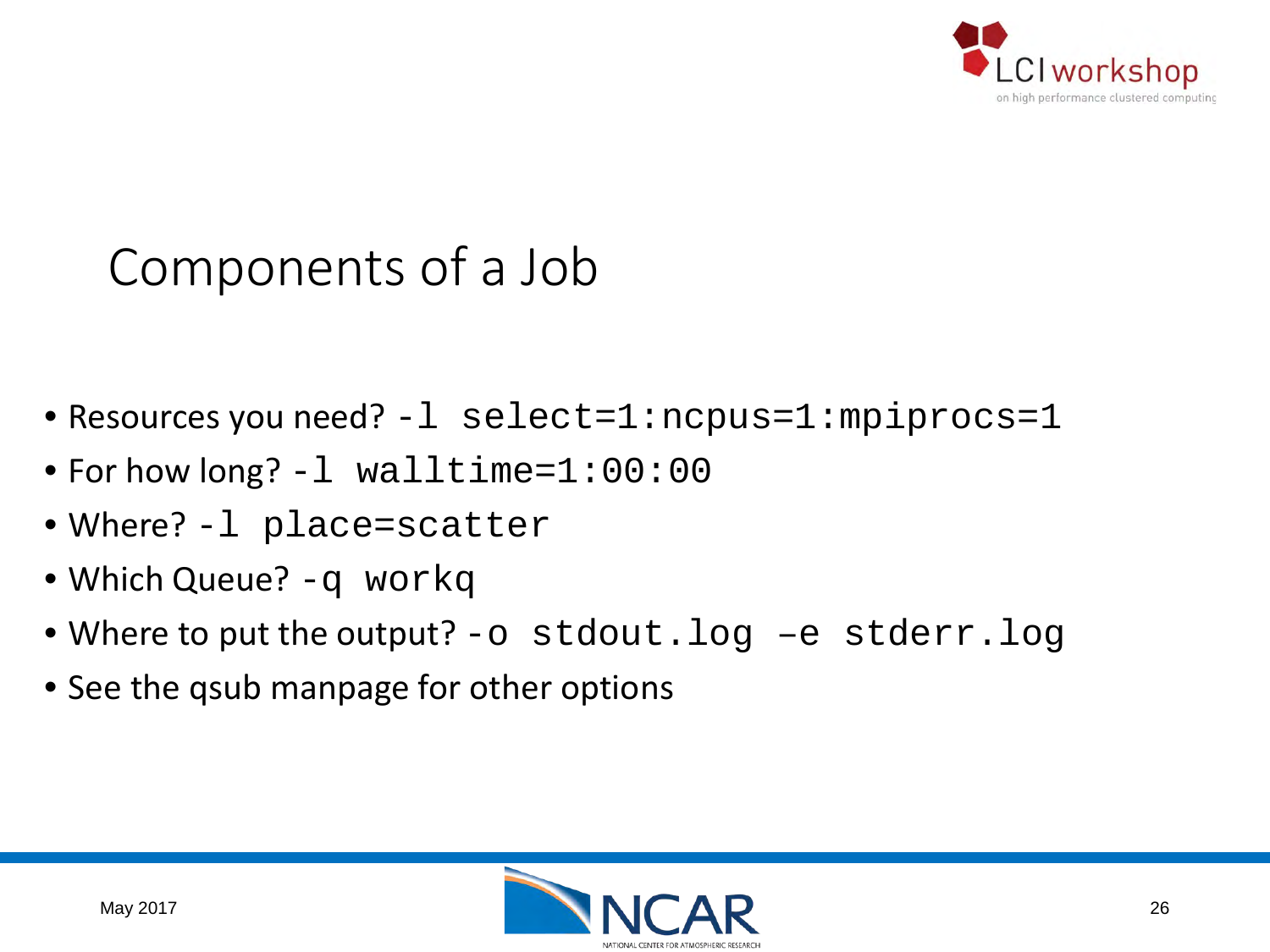

#### Placement

- Placement statement is three colon delimited (optional) clauses:
	- -l place=arrangement:sharing:grouping
- Arrangement determines where the resources are allocated
	- free: use any free vnodes
	- pack: try to use vnodes from one (or as few as possible) hosts
	- scatter: one chunk per host
	- vscatter: one chunk per vnode
- Sharing
	- excl: vnodes aren't shared (but hosts might be)
	- exclhost: hosts aren't shared
	- group= group by some resource

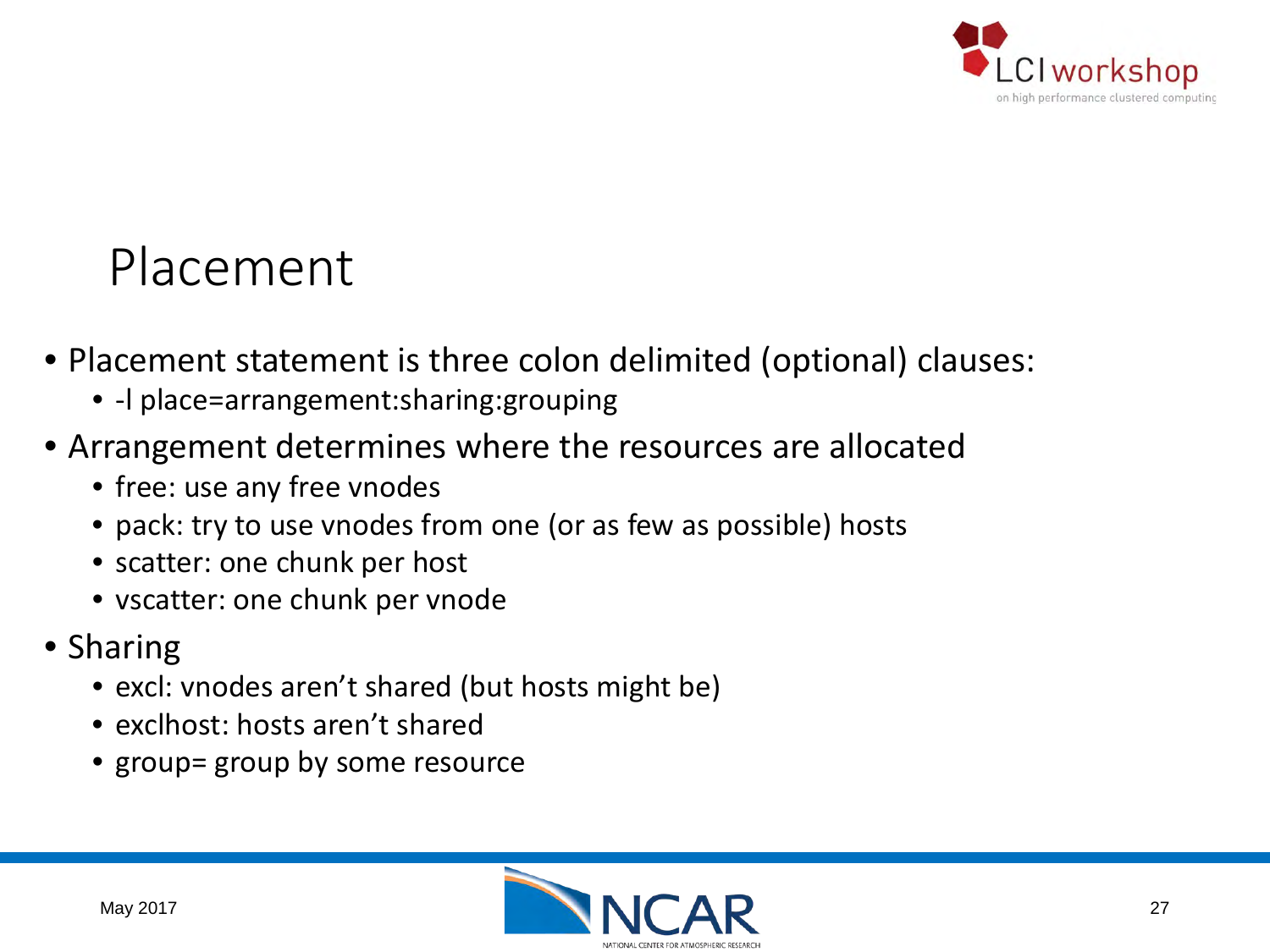

#### Select

- Request a number of "chunks" containing some resources
- Chunks are plus delimited
- Resources are colon separated
- First part of a chunk is the number of copies
- qsub -l select=2:ncpus=4:mem=1gb+1:ncpus=2:mem=5gb
	- Give me 2 vnodes, with 4 cpus and 1gb of ram
	- Also 1 vnode with 2 cpus and 5gb of ram
- Can be quite complex see the documentation for details

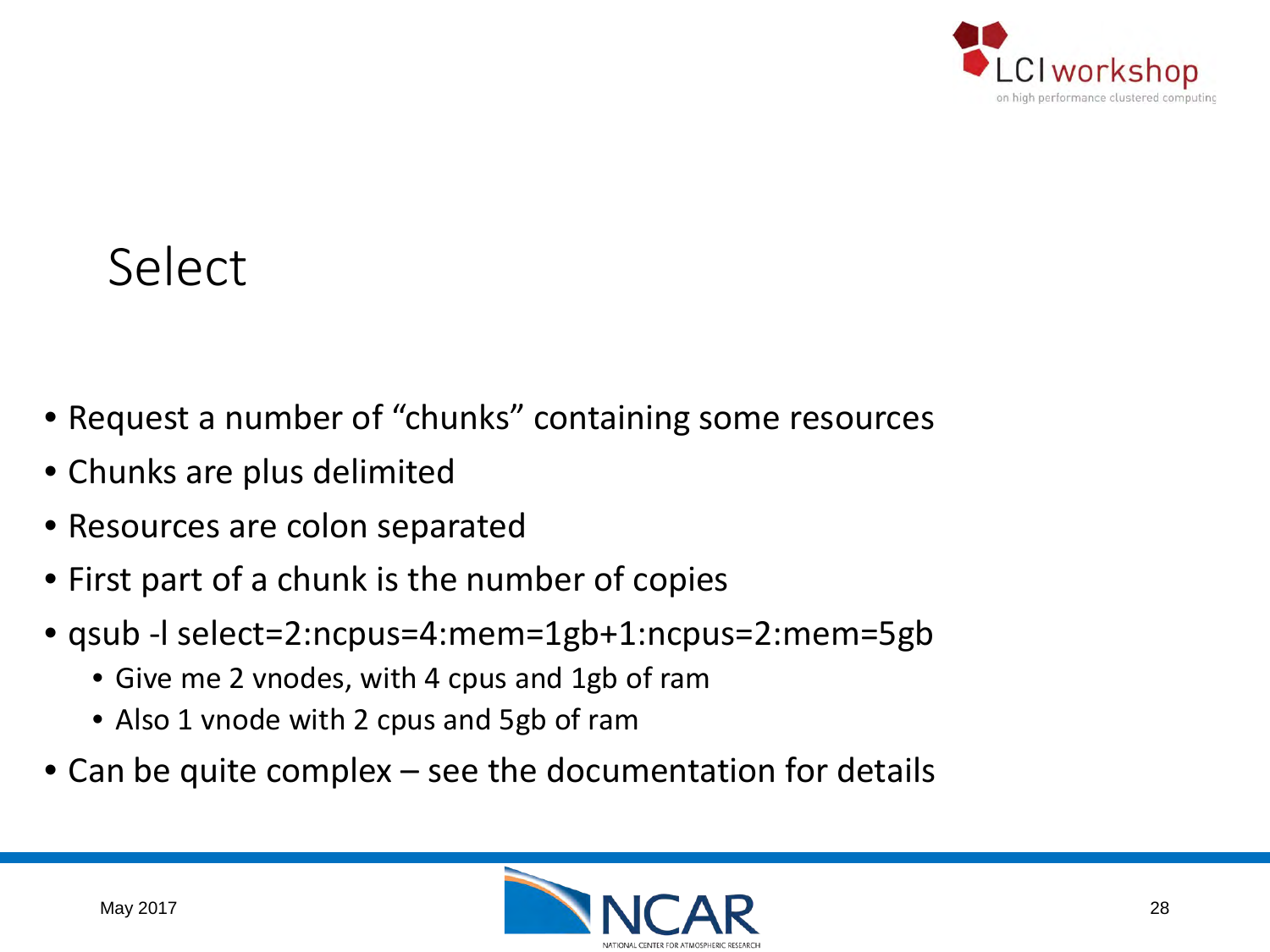

#### Sample Job

#!/bin/bash #PBS -l walltime=1:00 #PBS -lselect=2:ncpus=1:mpiprocs=2 #PBS -A SSSG0001 #PBS -N test\_job #PBS -q share

cd PBS\_O\_WORKDIR mpirun ./a.out

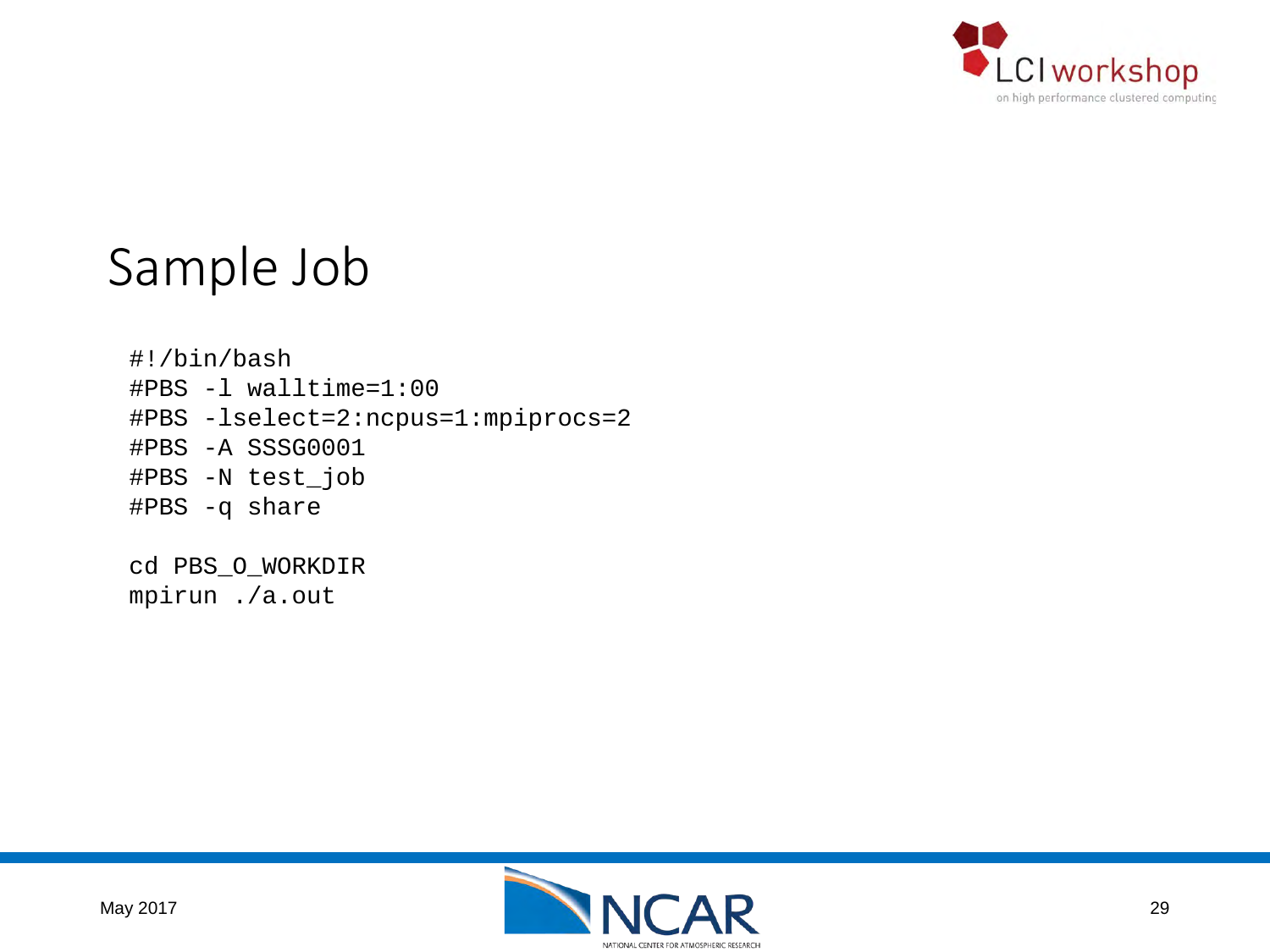

#### Sample Job - Running

chmod +x job\_script.sh qsub ./job\_script.sh

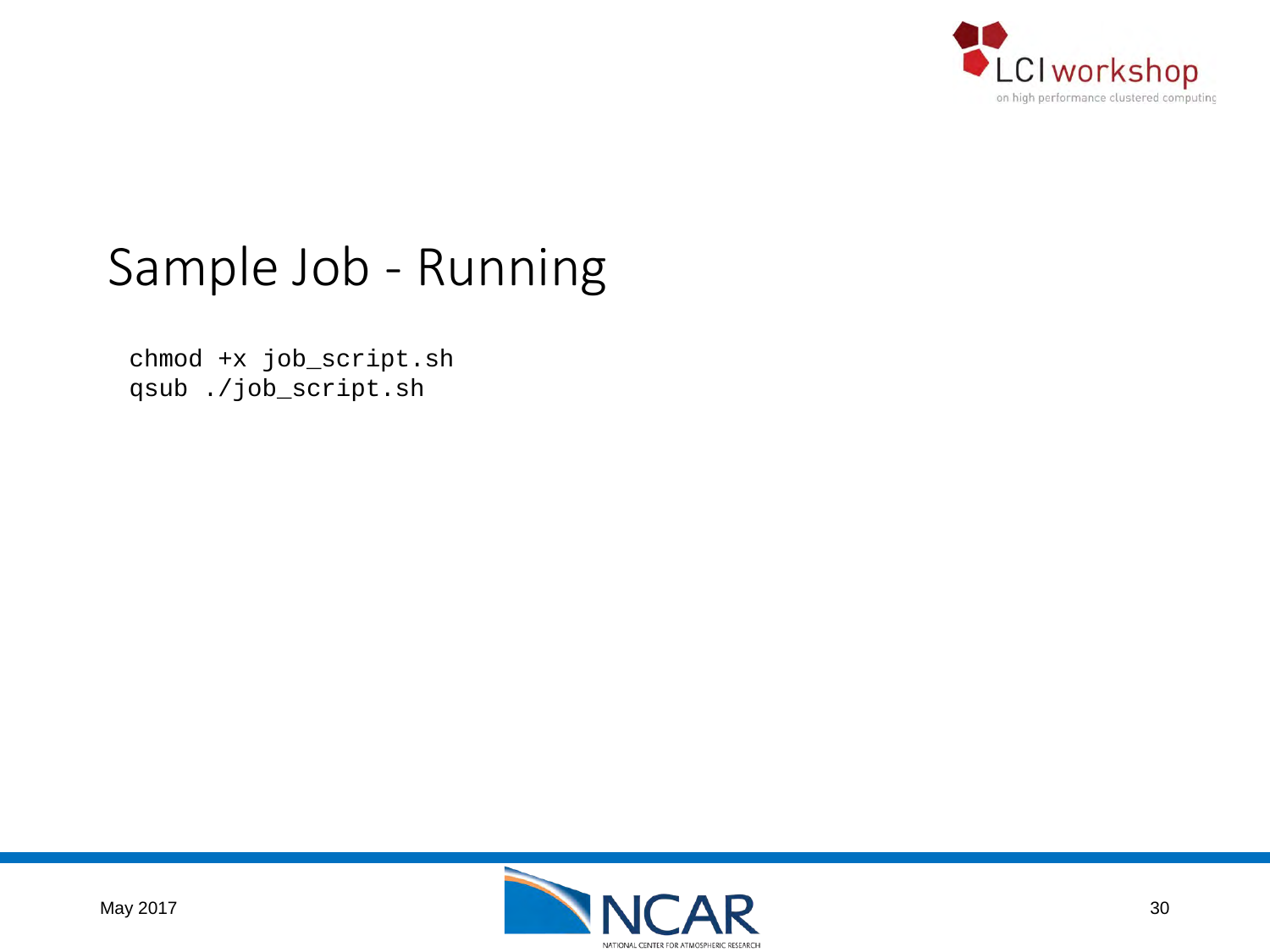

### Scheduling Features: backfill

- Scan lower priority jobs for tasks that can be fit between larger/longer jobs
- Expensive, but can significantly improve utilization
- Most effective when jobs make accurate walltime requests
- The number of jobs to schedule around is configurable (may have a significant impact on your scheduling time)
	- backfill depth

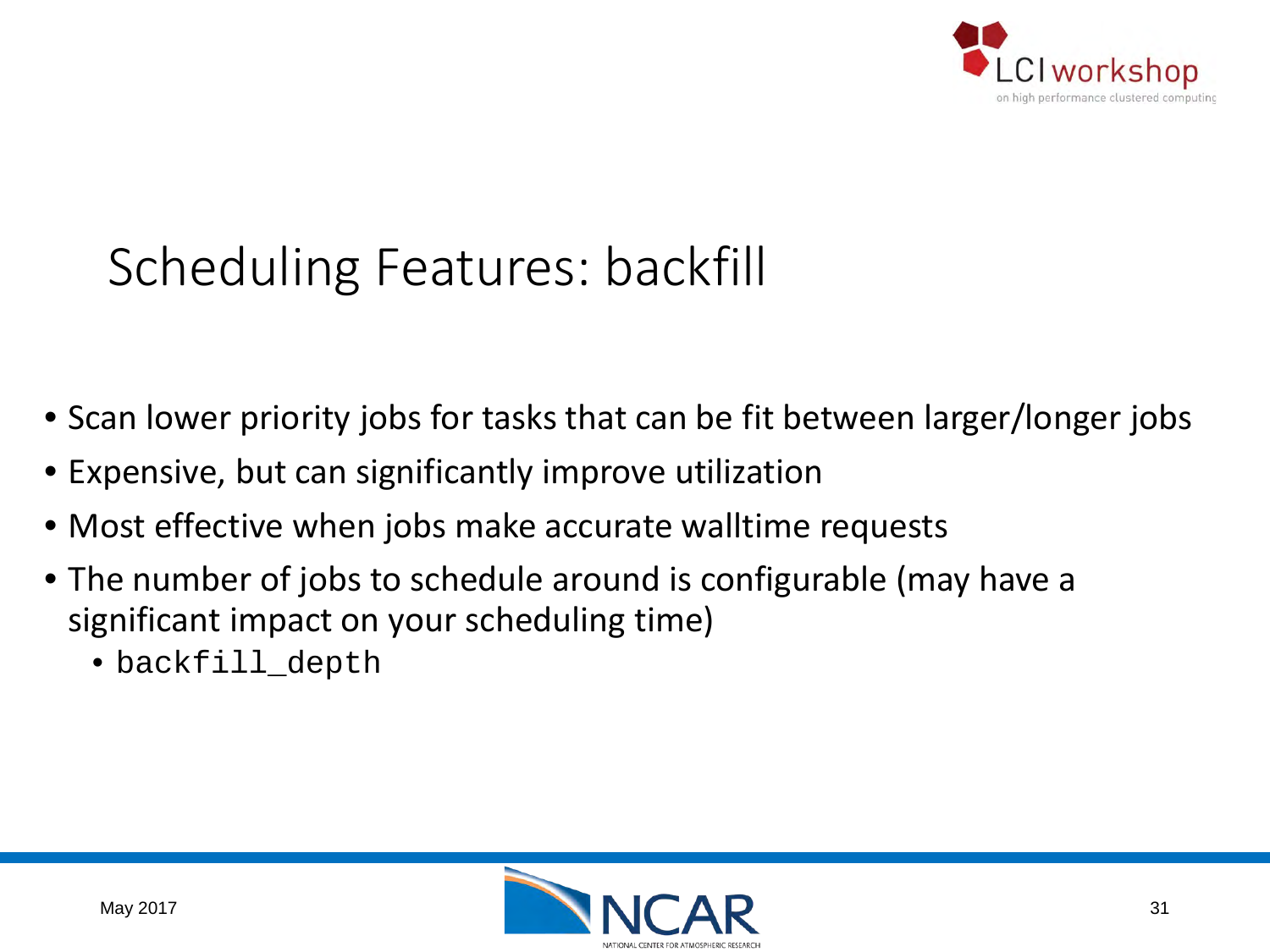

### Scheduling Features: Fairshare

- Jobs are prioritized by a configurable per-user (or per-project) importance score (potentially hierarchical)
- Jobs are de-prioritized by historical usage (subject to some half-life)
- Users who are "important" and/or haven't used much CPU\*time recently run first
- Prevent any one user from monopolizing the system
- Give those who are more important a little more priority while still preventing starvation

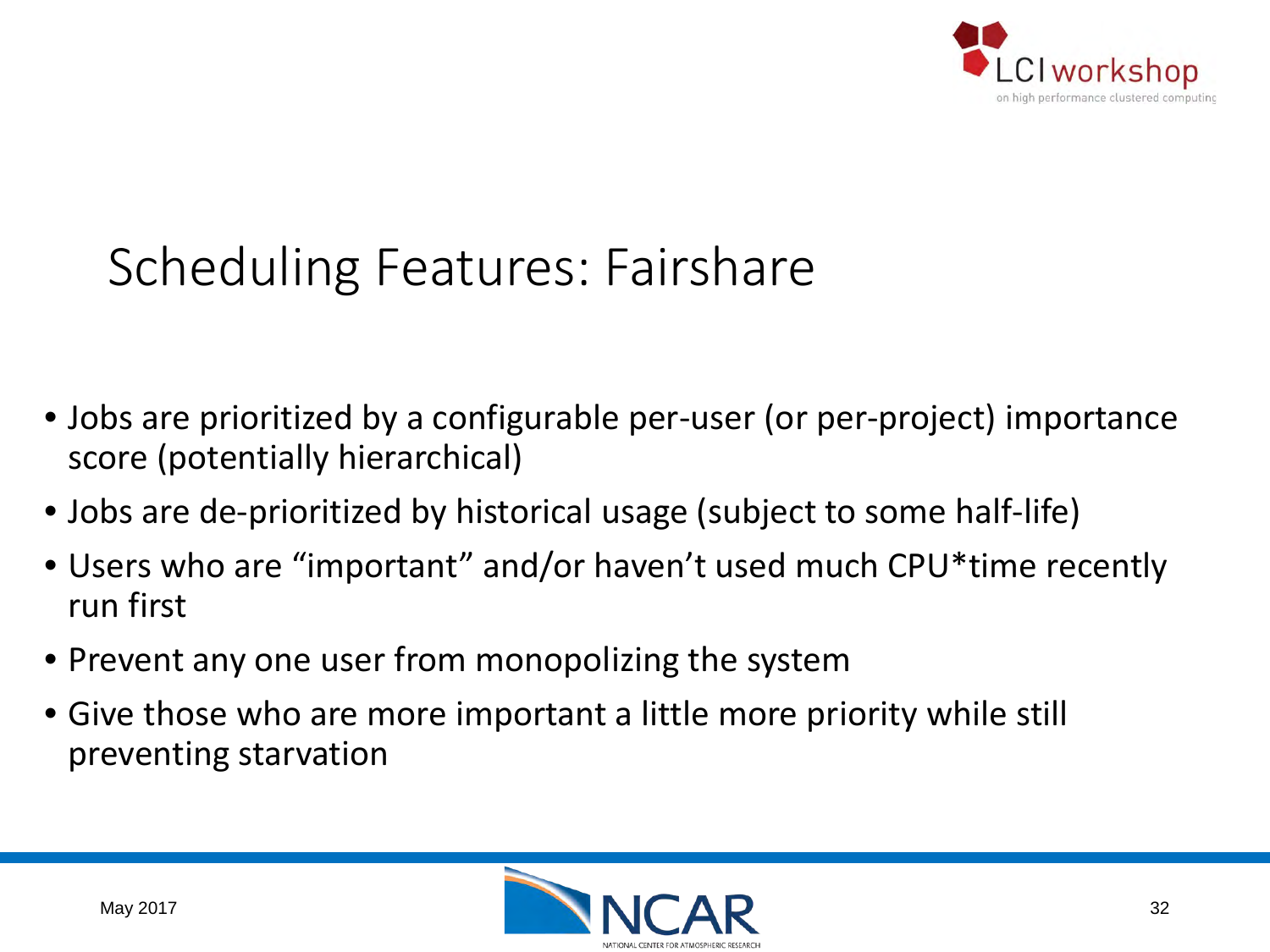

### Scheduling Features: Fairshare

- Priority = usage/allocated\_percentage\_of\_system
- Usage is decayed by a configurable factor every configurable unit of time
- Default decay is a 24 hour half-life
- Usage is a configurable expression, often cpu\*seconds
- Percentage is based on "shares"
	- Configure 10 users with 100 shares each, each user gets 10%
	- Shares are in arbitrary units
	- Defined in \$PBS HOME/sched priv/resource group
- Smaller priority = run sooner

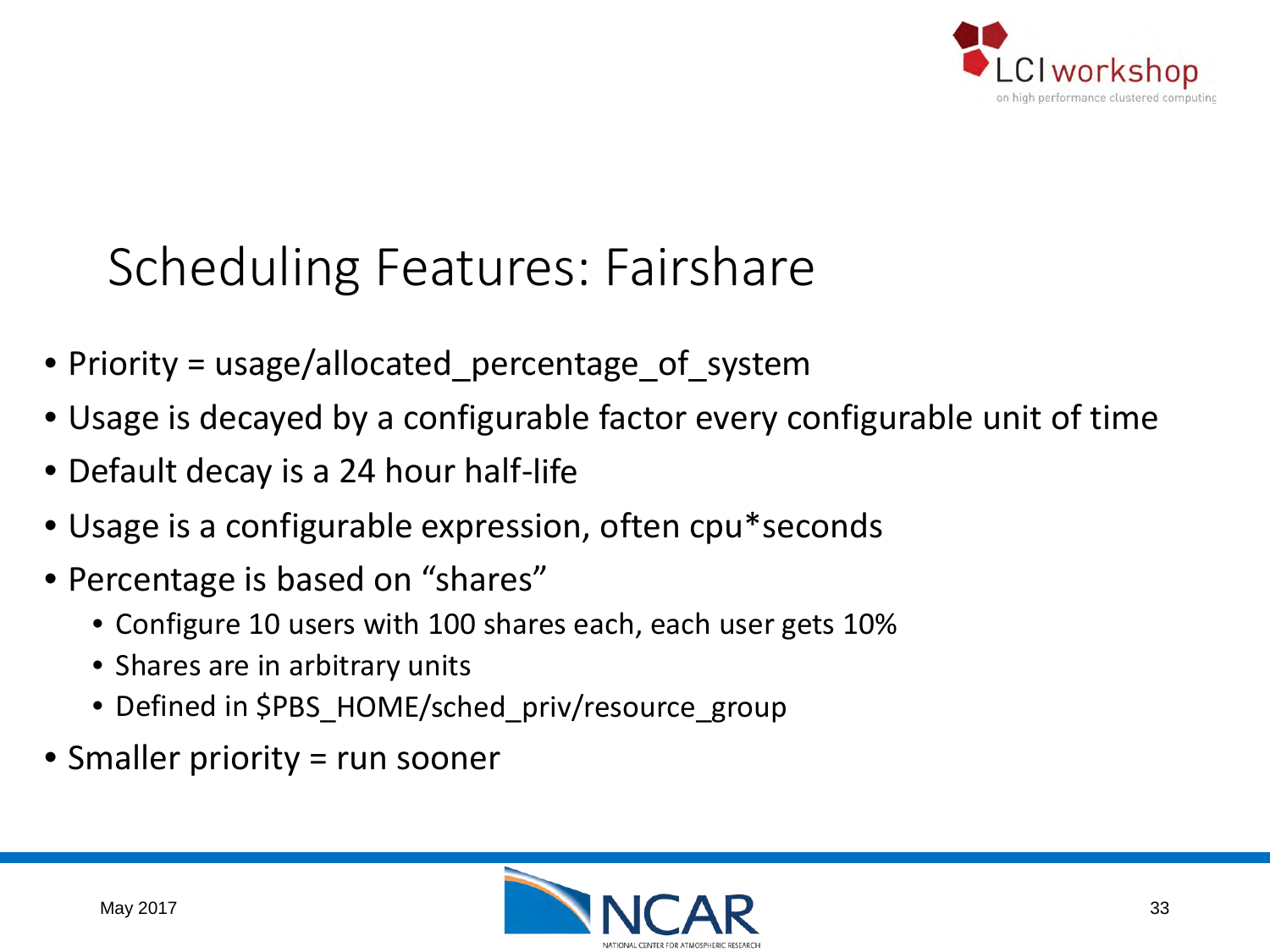

### Scheduling Features: Placement Sets

- Special resources attached to nodes
- Scheduler will try to keep each job in the smallest possible placement set
- Ensure locality try to keep a job's assigned nodes within a switch/rack/datacenter/etc

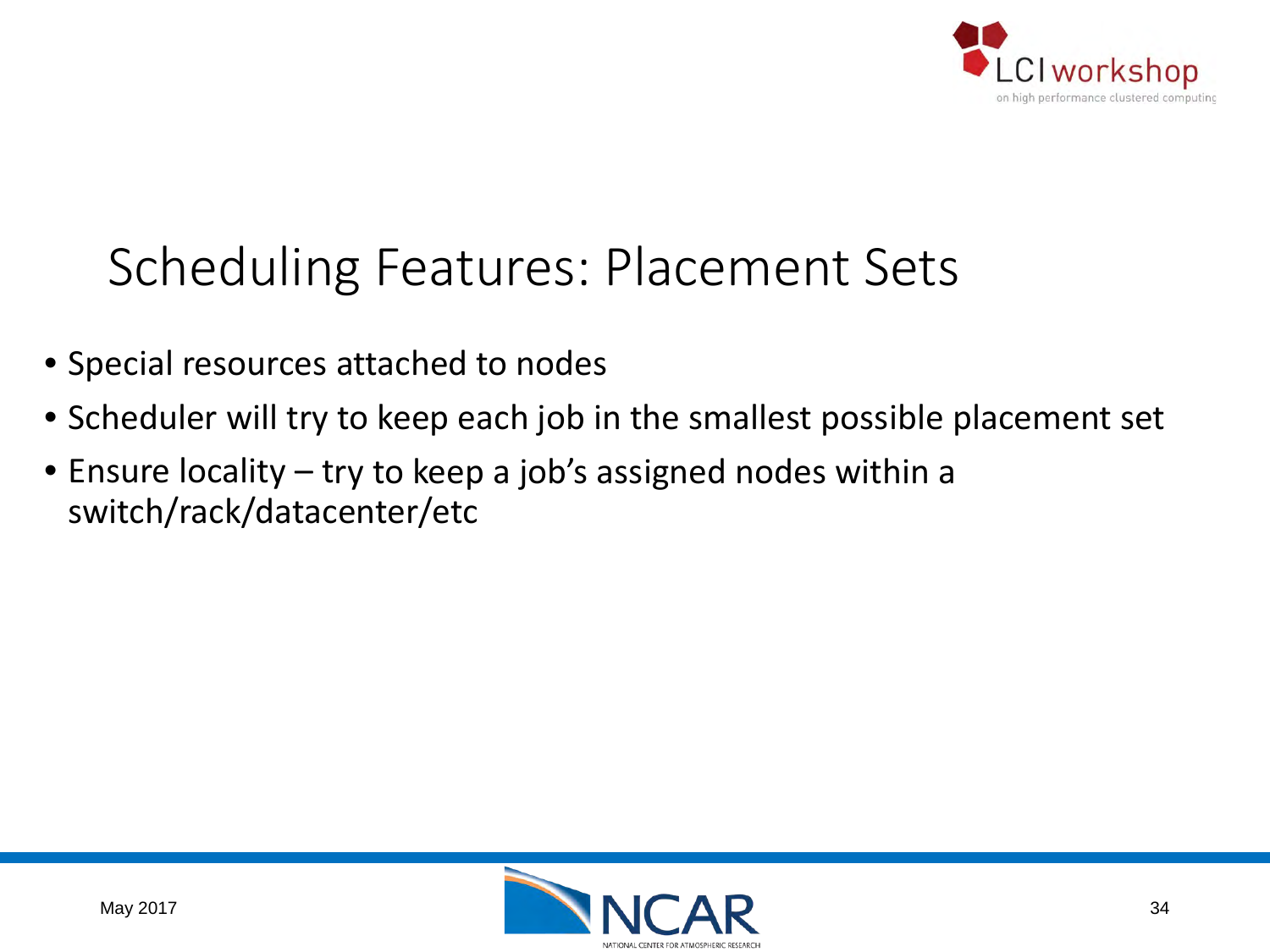

#### Array Jobs

- An optimized way to run N of the same job
- Each job is passed its index (useful to specialize)
- Potentially faster to schedule than individual jobs
- qsub –J "1-100"

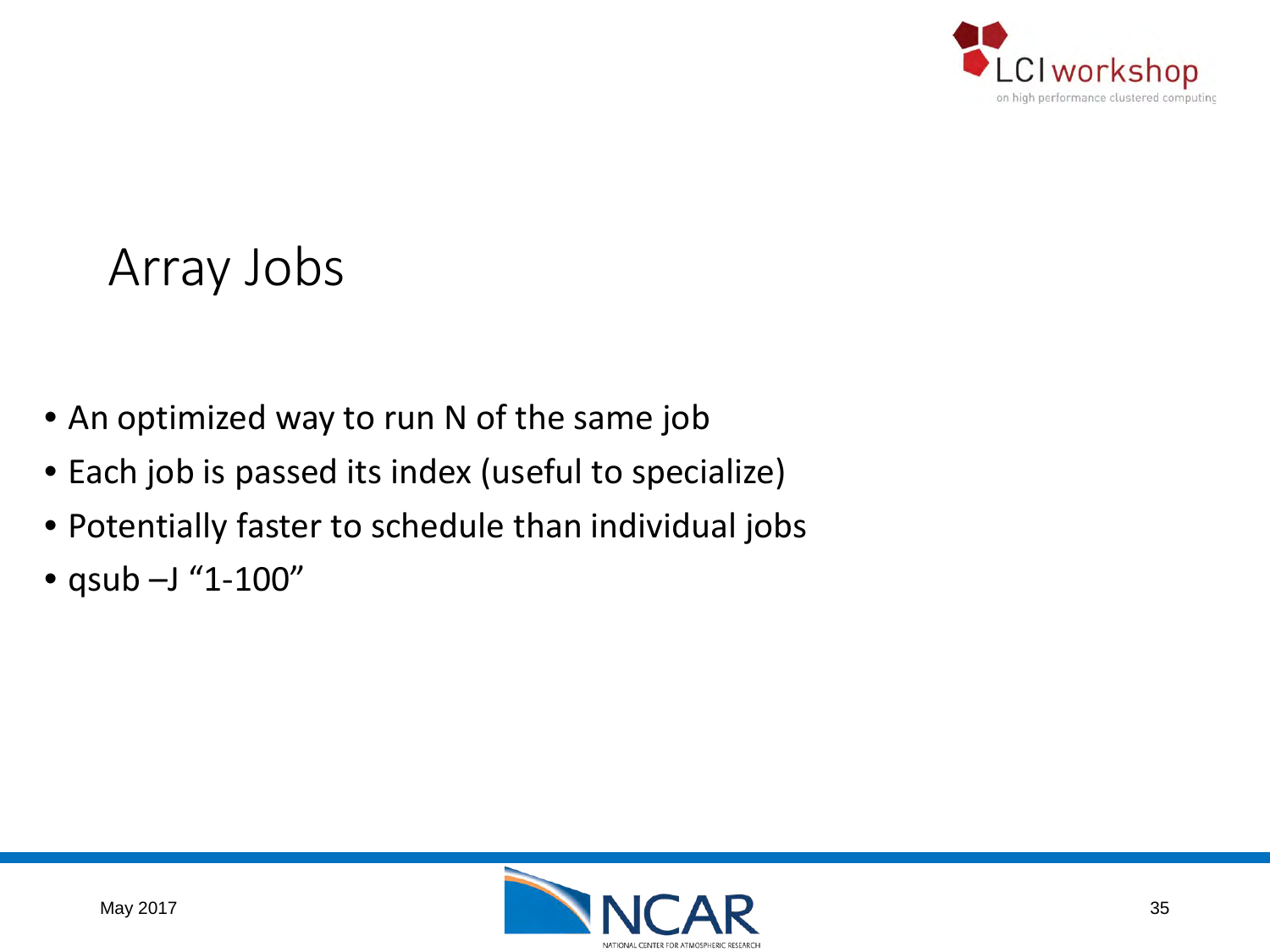

#### Job Sort

- Which job should we run next?
- Configurable. Can be based on a user-defined python expression, fairshare, or static queue based priority
- Many schedulers allow you to use multiple scaled factors PBS does **not** (yet)
	- Secondary factors used only to break ties if two jobs have exactly equal fairshare priority, only then will queue priority take effect
	- Can turn off fairshare completely
- Can use a site-specific python function, but can't integrate fairshare score

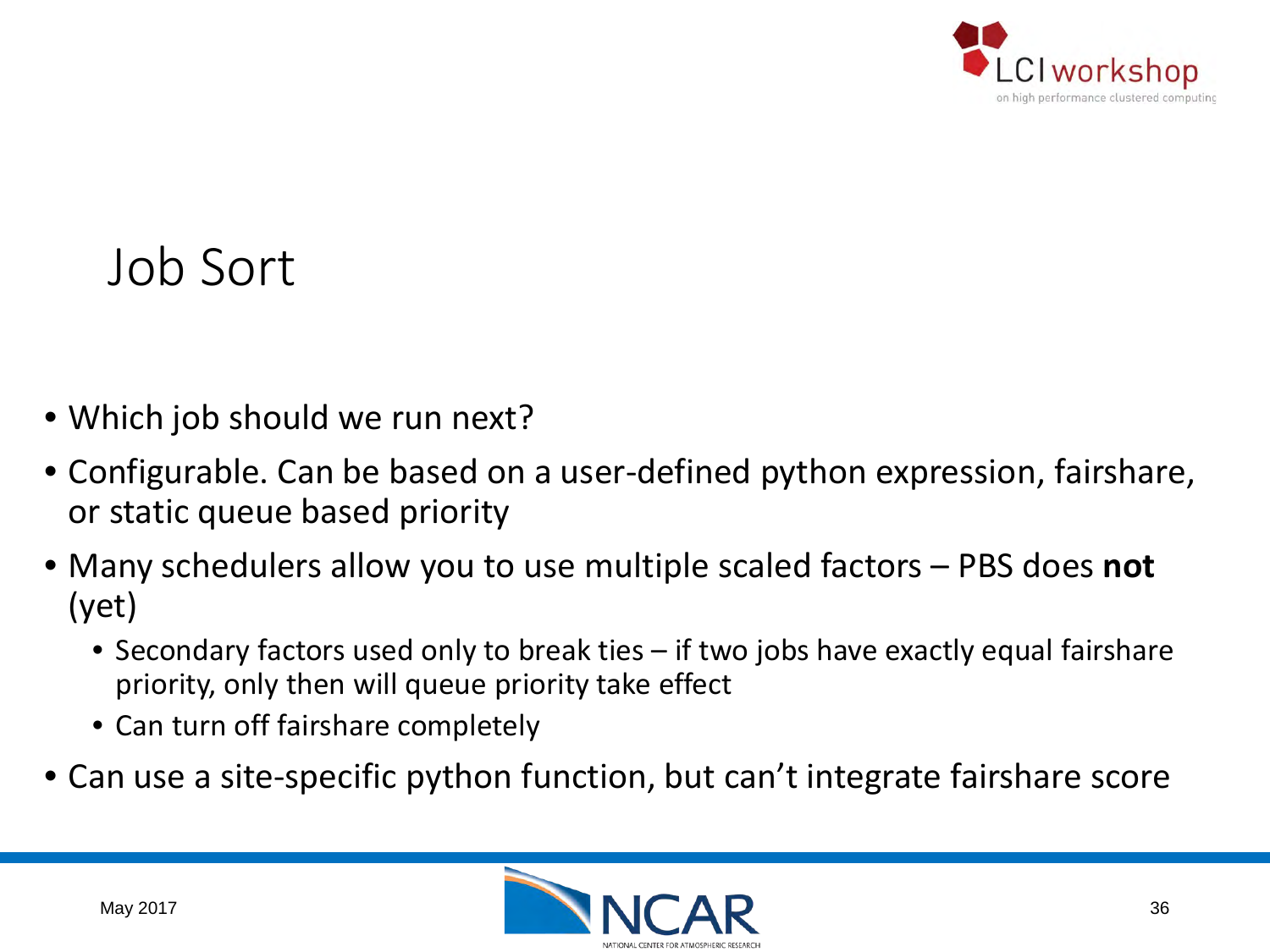

## Additional Configuration: Health Check

- Verify that a node is healthy right before launch
	- Filesystems mounted
	- All the RAM present
	- CPUs present and at a reasonable frequency/temperature
	- Network up
	- OS correct
	- Daemons running
- If not, requeue the job and mark the node offline

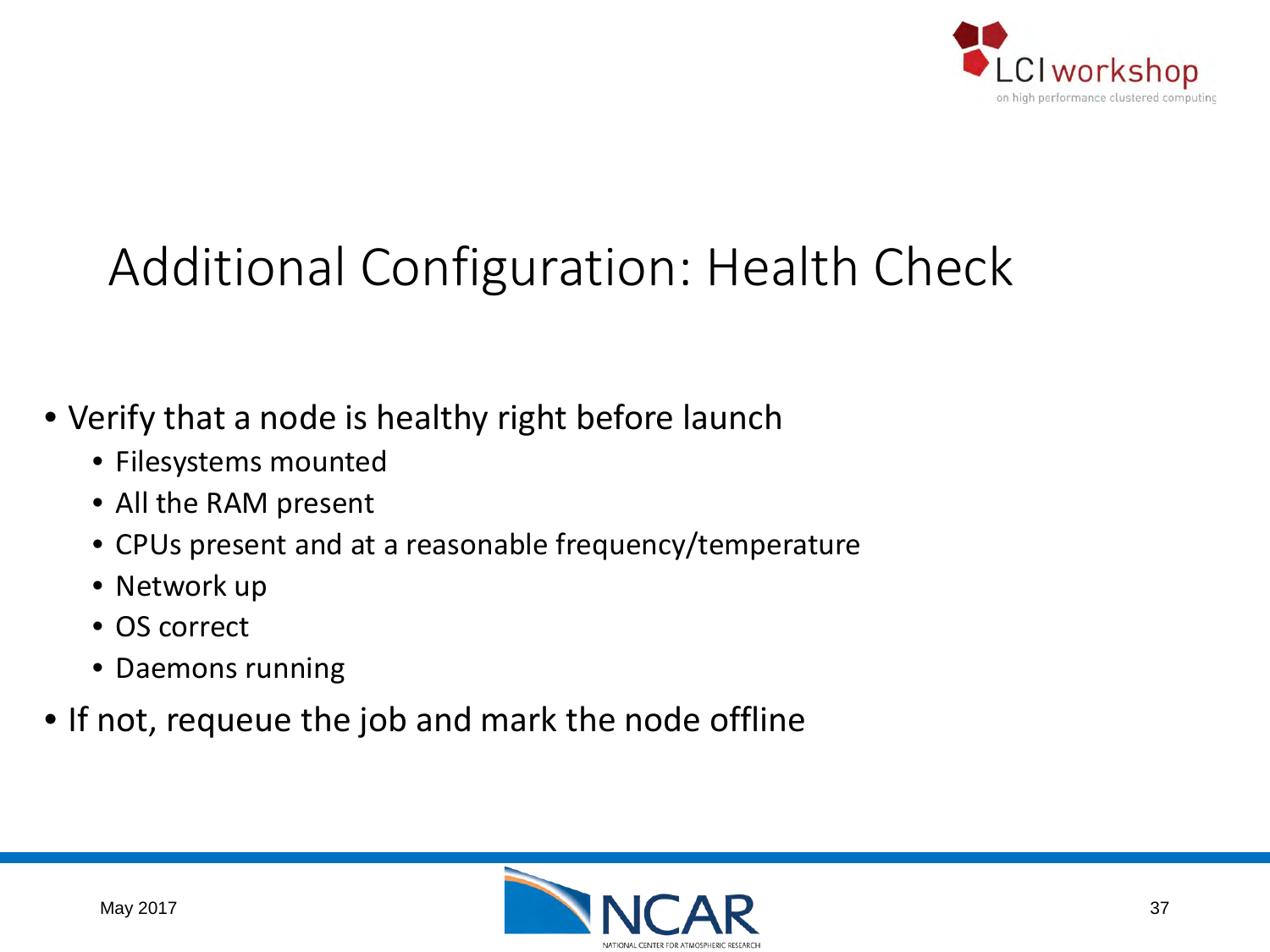

### Additional Configuration: Health Check

- Example hook provided with PBS: \$PBS\_EXEC/unsupported/ NodeHealthCheck.py
- NHC was presented yesterday can be integrated with PBS via hooks
- Good idea to run something right before and/or right after each job
- Details tend to be site specific track what your users break and check for that

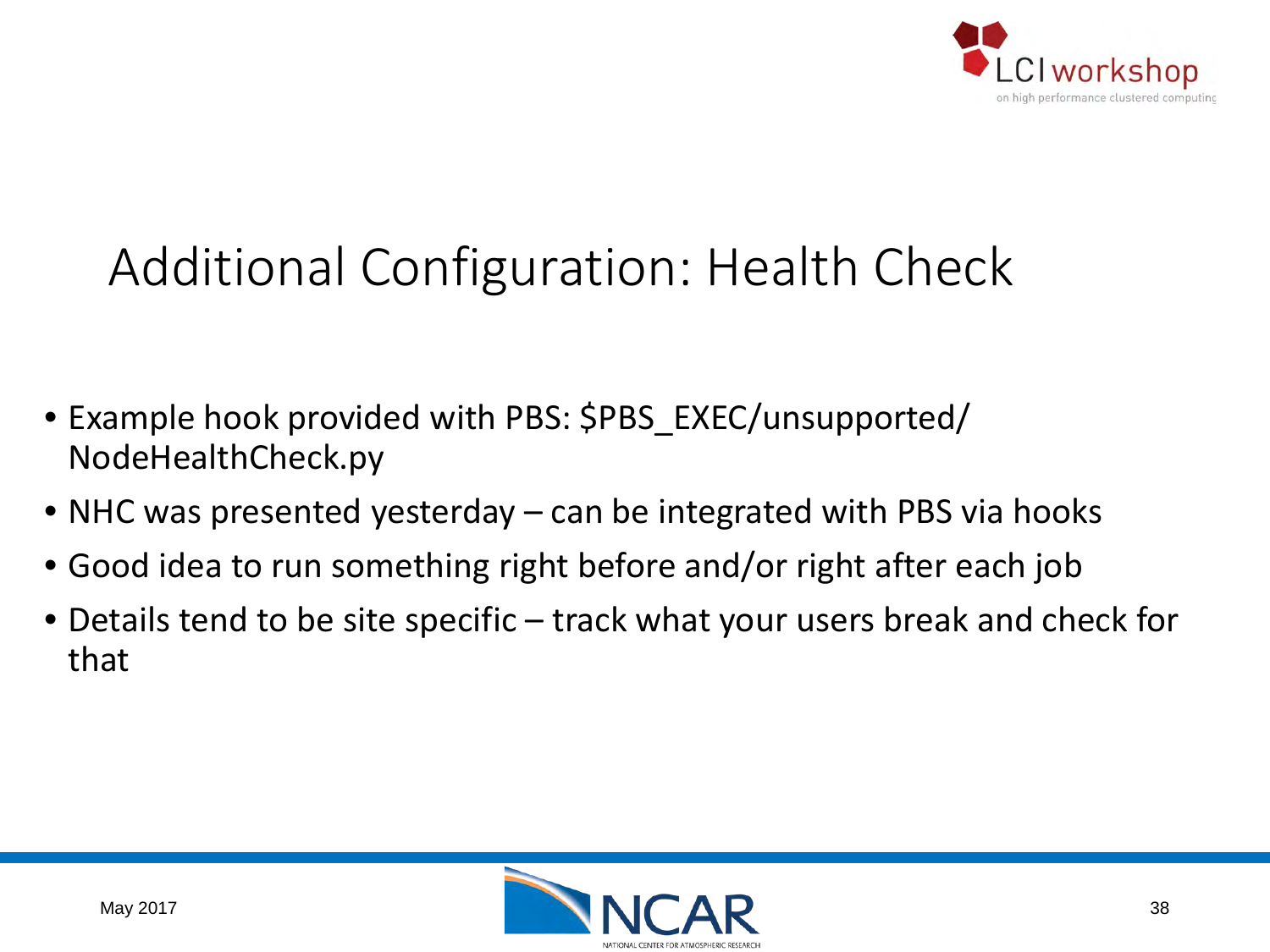

## Additional Configuration: cgroups

- Contain each job to the resources that it requested
- Prevent out-of-memory events or other buggy code from breaking your compute nodes
- Newer OS may require integration with systemd instead of cgroups directly
- No direct support in PBS, but can be accomplished with hooks. Altair can provide a sample upon request

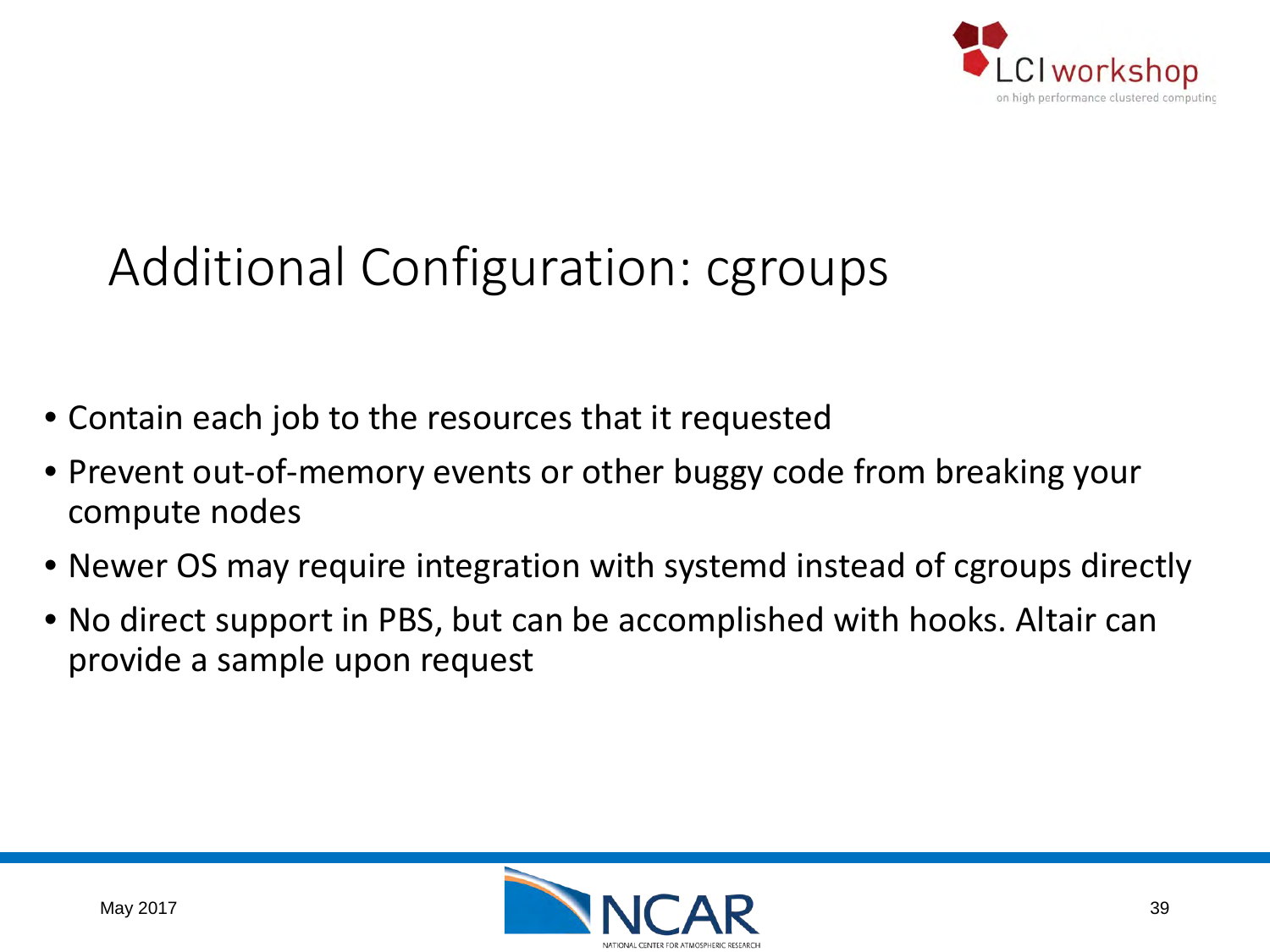

## Troubleshooting: Why won't my job run??

- Because you asked for something silly!
	- qstat -f jobid
	- Check the comments field
	- Check that the job needs <= sizeof(cluster)
- Because too many nodes are broken
	- pbsnodes -l
- Because the system is otherwise broken
	- Filesystem mounted?
	- Network up?
- Because the system is busy
	- qstat -a

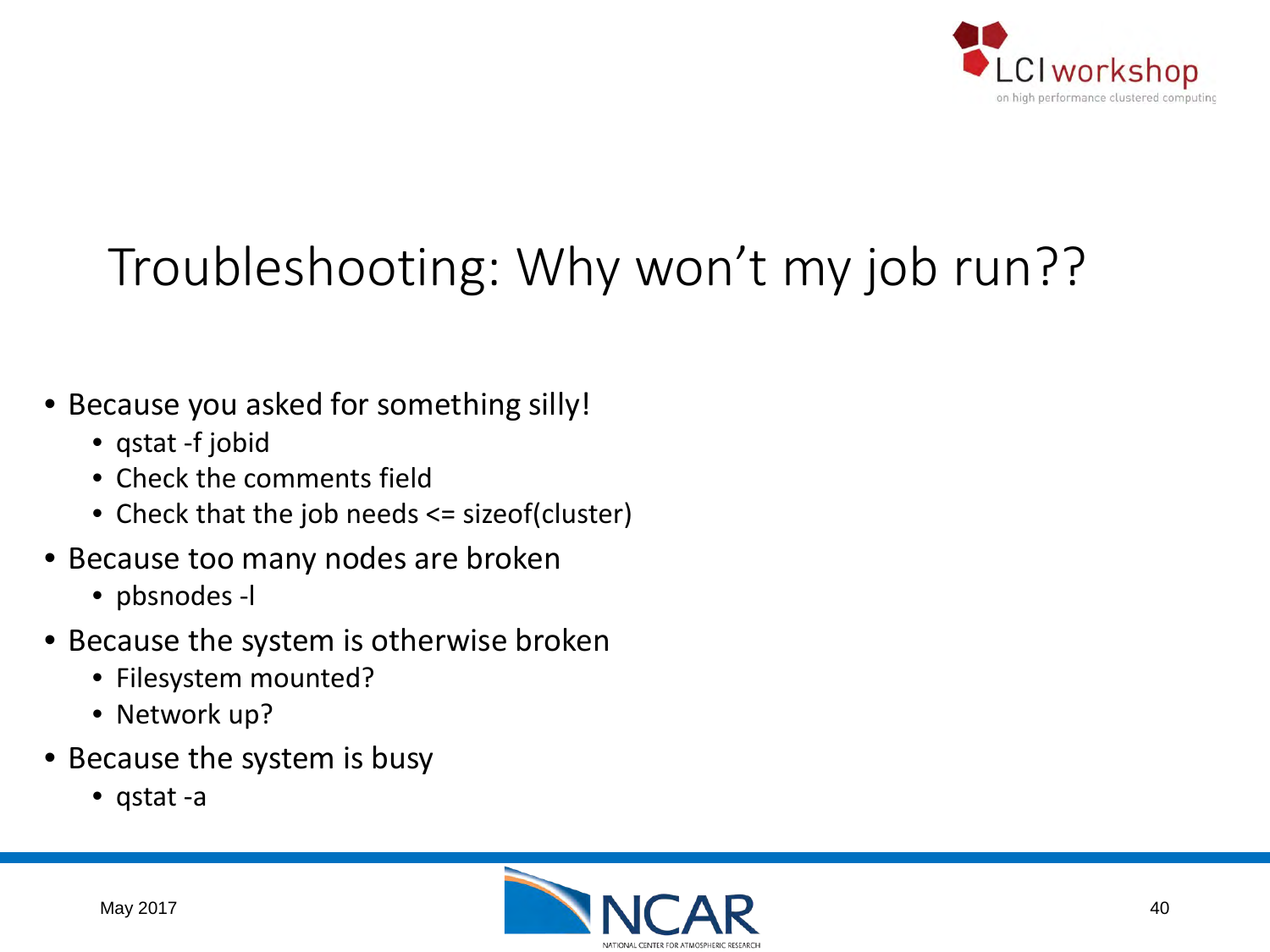

### Troubleshooting: Why did X's job run before mine?

- Because you're unimportant or you've been hogging the system (fairshare)
- Because their job was smaller/shorter and was backfilled
- Because your job asked for something that was unavailable
	- Consumable resources
	- Special nodes
	- Placement sets

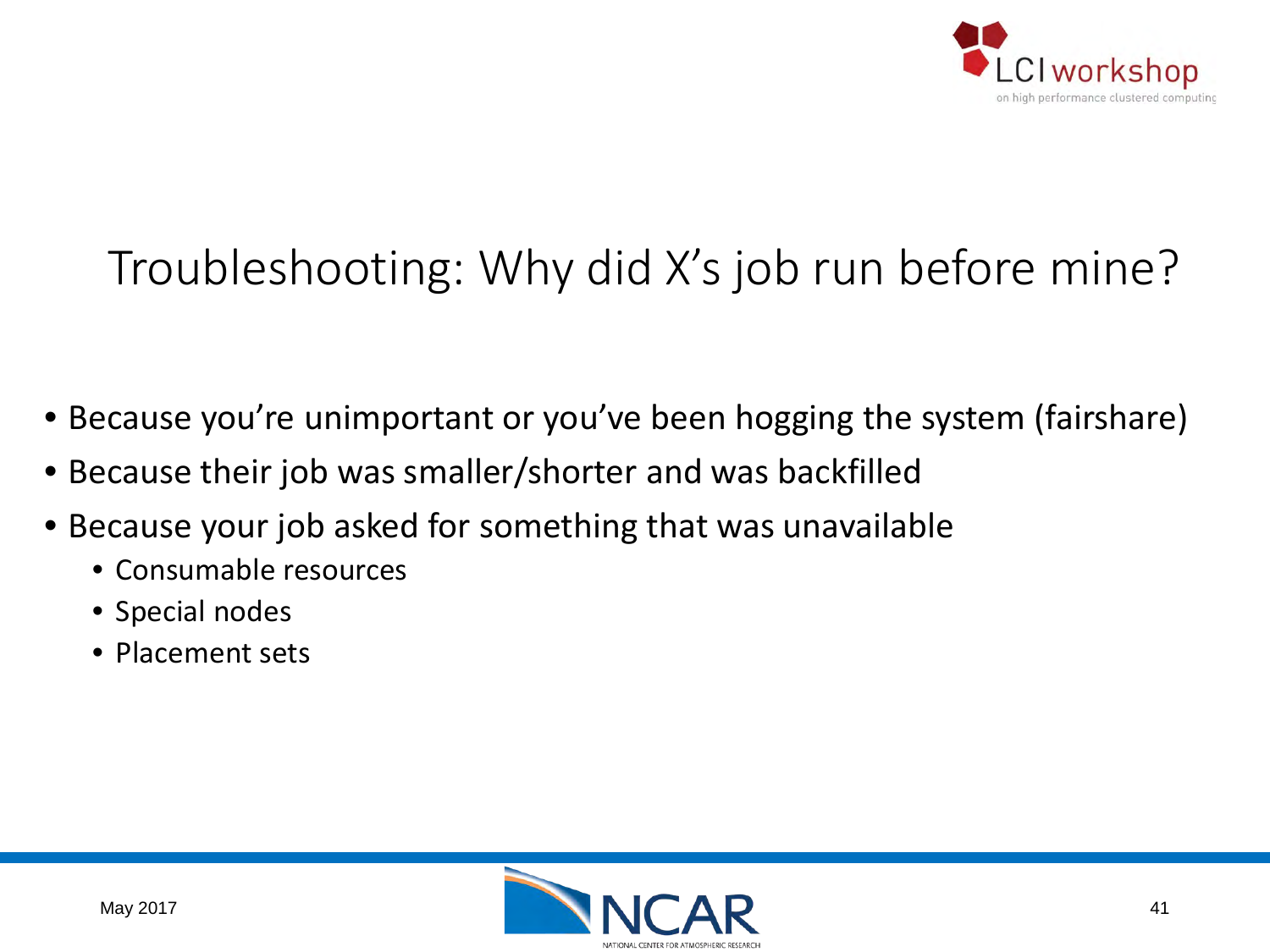

### Troubleshooting: Fairshare

#### # pbs\_fs

| Fairshare usage units are in: cput |              |             |             |              |       |                                                 |
|------------------------------------|--------------|-------------|-------------|--------------|-------|-------------------------------------------------|
| TREEROOT                           | : $Grp: -1$  | cgrp: 0     | Shares: -1  |              |       | Usage:14141166288 Perc: 100.000%                |
| facilities: Grp: 0                 |              | cgrp: 2     |             |              |       | Shares: 100000 Usage: 14141165485 Perc: 99.990% |
| ASD                                | : $Grp: 2$   | cqrp: 271   |             |              |       | Shares: 5000000 Usage: 5301136879 Perc: 49.995% |
| A ASDNCAR                          | : $Grp: 271$ | cgrp: 278   |             |              |       | Shares: 5000000 Usage: 881376146 Perc: 24.997%  |
| ACGD0005                           | : Grp: 278   | cqrp: $284$ | Shares: 1   |              |       | Usage: 791019631 Perc: 4.166%                   |
| ACGD0004                           | : Grp: 278   | cqrp: 283   | Shares: 1   | Usaqe: 0     | Perc: | 4.166%                                          |
| AACD0002                           | : Grp: 278   | cqrp: $282$ | Shares: $1$ | Usage: 1854  | Perc: | 4.166%                                          |
| ARAL0001                           | : Grp: 278   | cqrp: 281   | Shares: $1$ | Usage: $785$ | Perc: | 4.166%                                          |
| AHAO0001                           | : Grp: 278   | carp: 280   | Shares: $1$ | Usage: $421$ | Perc: | 4.166%                                          |

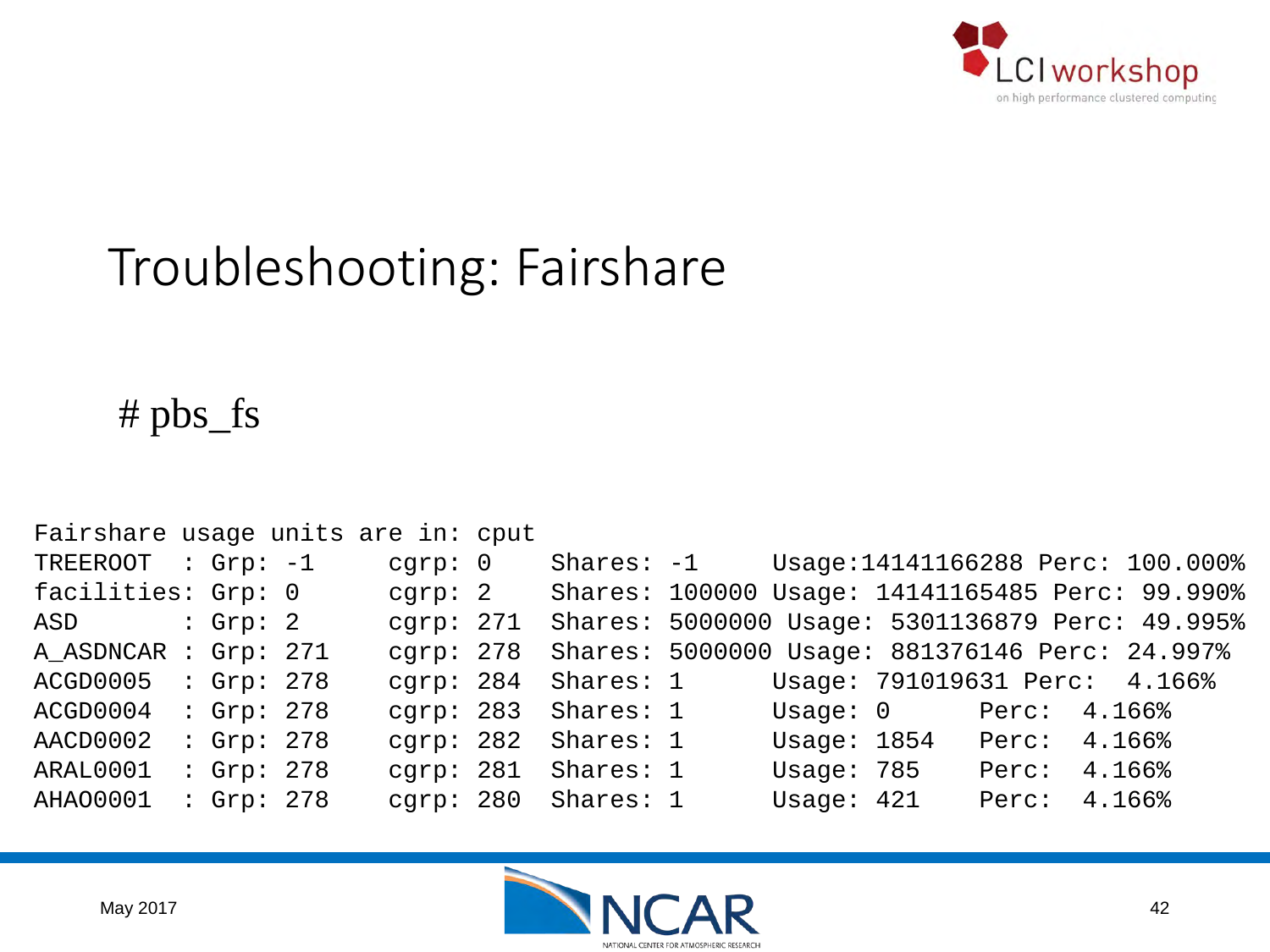

### Troubleshooting: No Output

- usecp
	- Was submission host alive?
- Check disks is there space/quota available for output files?
- Is the job done? qstat -f [jobid]

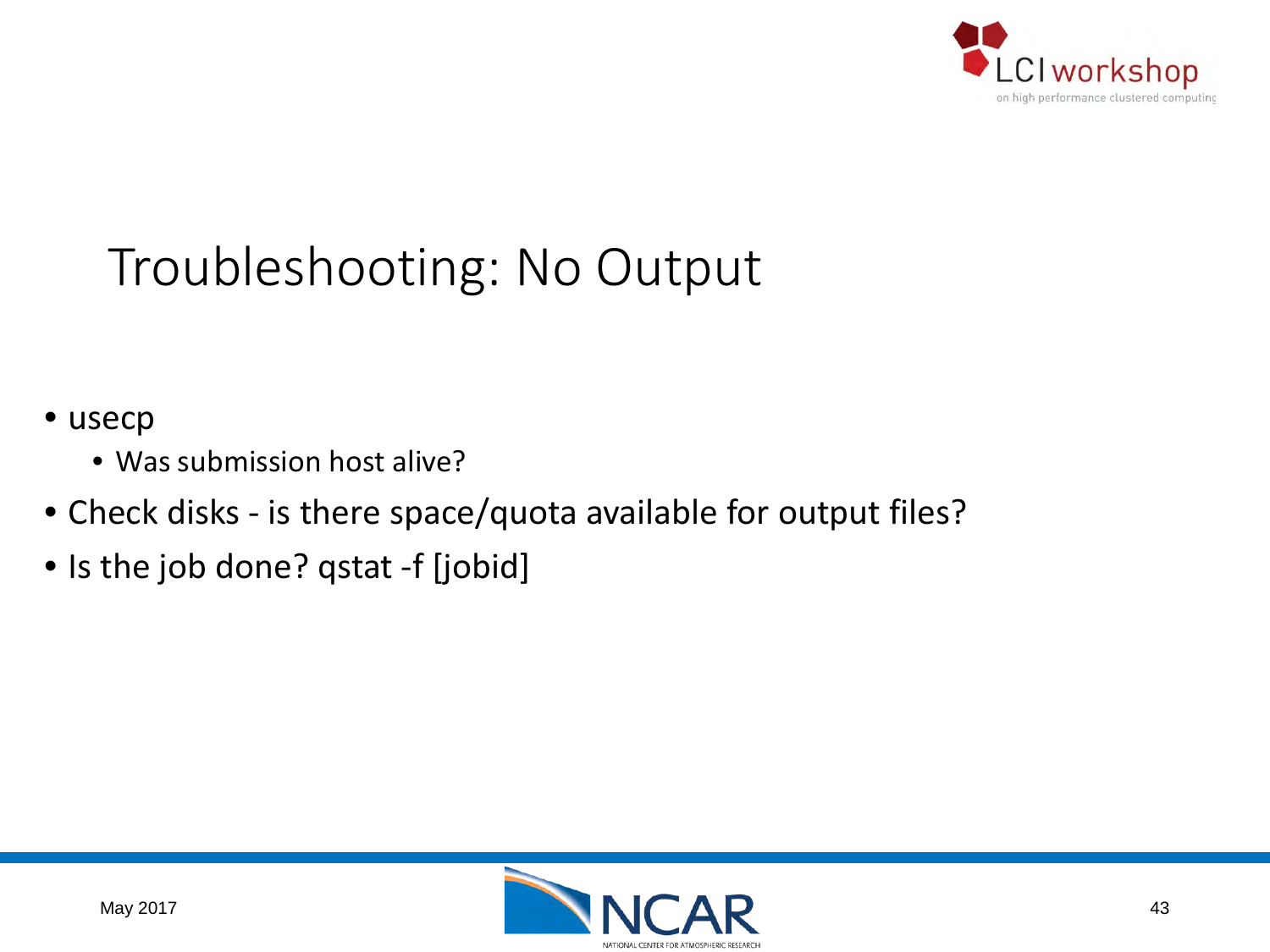

### Troubleshooting: Diagnostic collection

- \$PBS\_EXEC/unsupported/pbs\_diag
	- Produces a tarball for PBS support
- tracejob [jobid]
	- Finds information about a job from the server log
	- Crippled if you're using syslog (only)
- Increase the log-level (different for each component see docs)
- Look for core files in \$PBS\_HOME
- If the server is hung, "gstack [pid]" a few times to figure out what it's doing

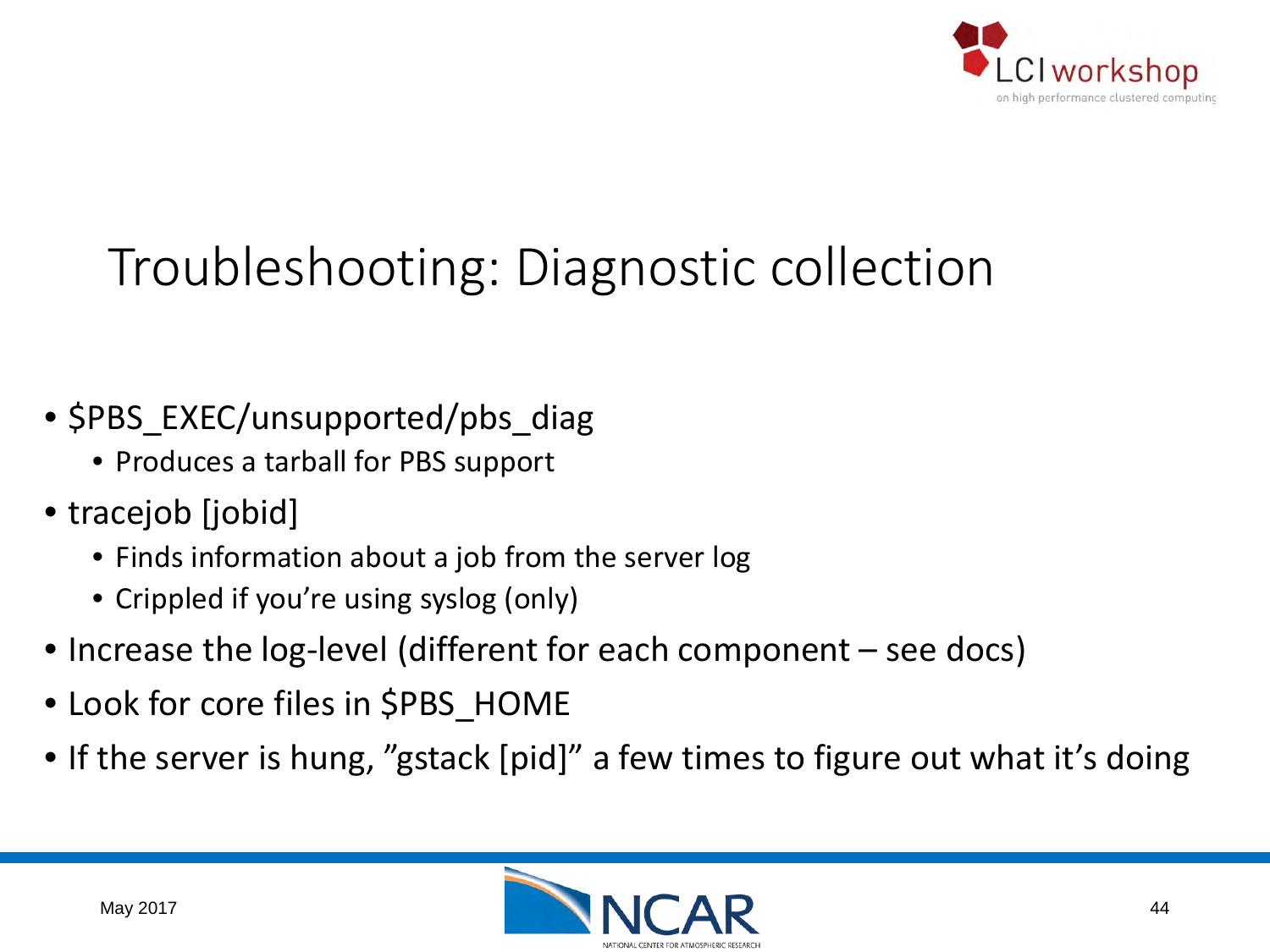

#### Analytics

- Very limited support in PBS
- PBS Analytics
	- Web based reporting using the accounting data produced by PBS
	- Commercial product
- XDMoD
	- NSF sponsored web-based reporting tool
	- Some Limited PBS (and SLURM) support
	- Integration with other data sources
- Gold
	- Open (PNNL) or Commercial (Adaptive) but no recent releases

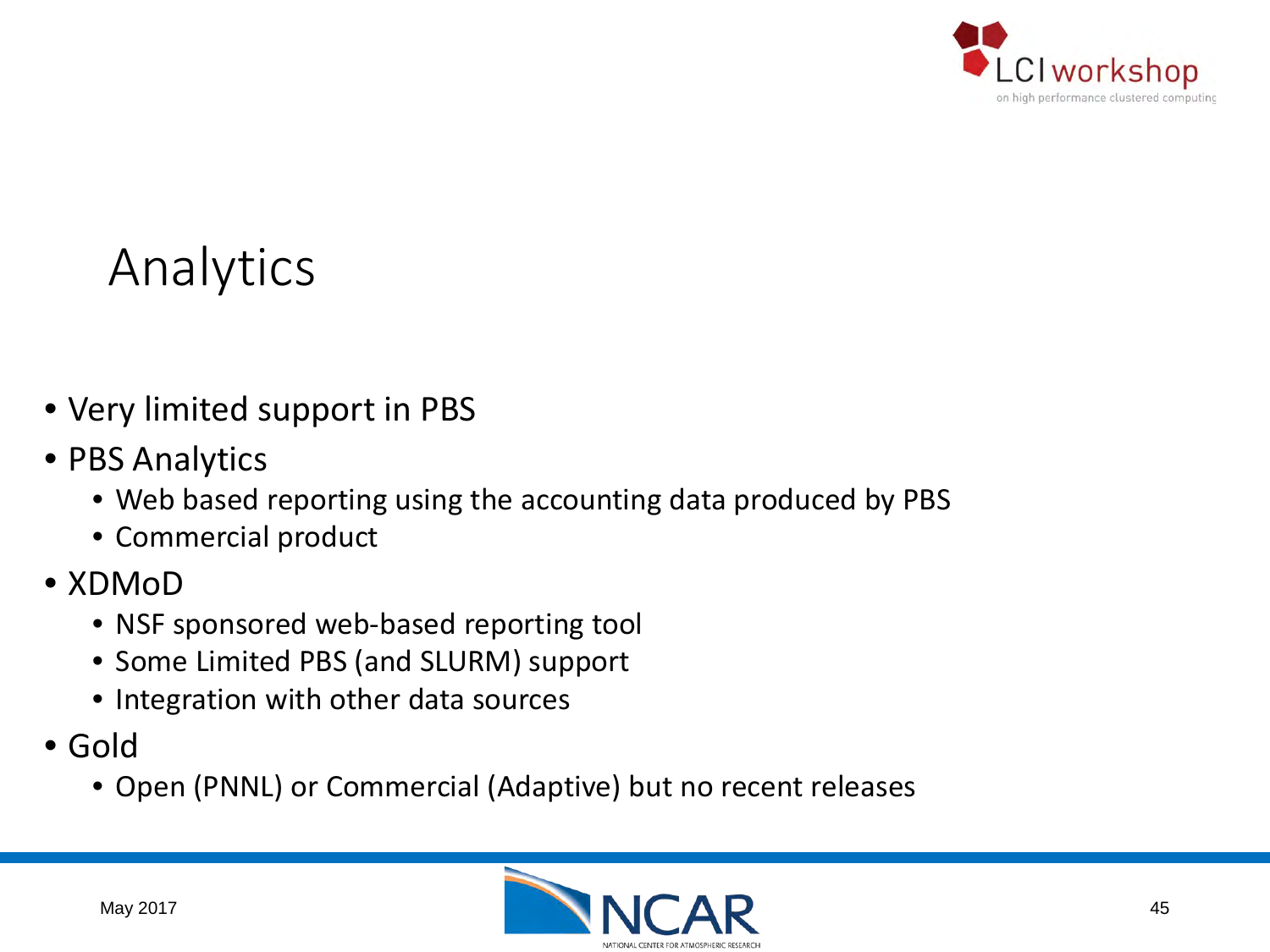

- Two kinds: Standing and advanced
- Standing reservations reserve some resources on a regular basis
	- ical syntax
- Advanced reservations reserve some resources at a specific future time
- Reservations are queues
- Reservations will disappear if they can not be fulfilled
- Reservations for offline nodes may be reconfirmed on other nodes up to a configurable time before the start

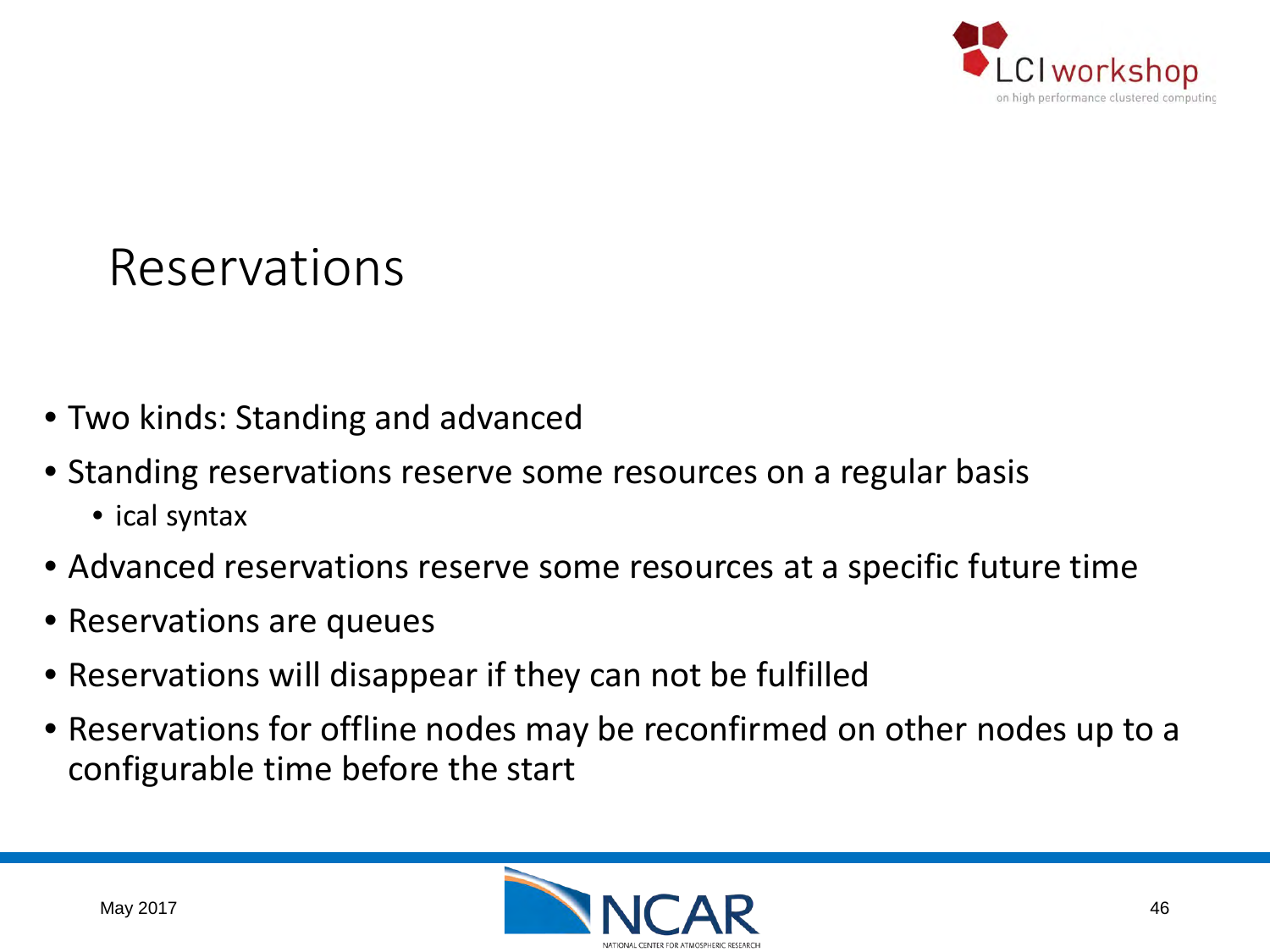

- Nodes that are offlined in a running reservation are **not** replaced
- Reservation queues are numerical and have a configurable prefix which indicates their type:
	- R123456
	- S123457
- Names can be attached to reservations, but they aren't really used
- Generally, reservation queues have an ACL that restricts who can submit to them

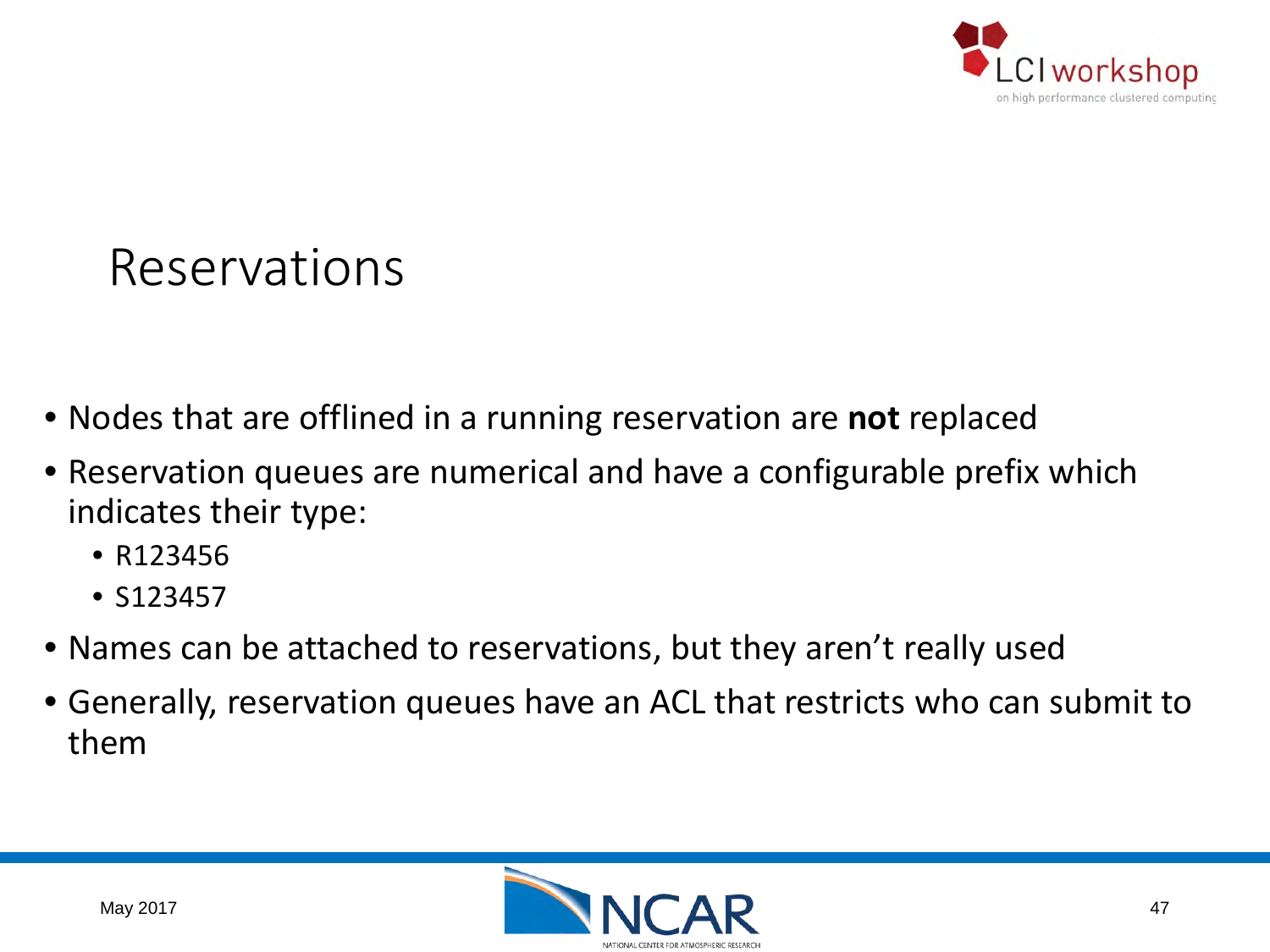

#### • Common States:

- Running reservation can run jobs
- Confirmed resources are allocated, but the reservation hasn't started yet
- Degraded reservation is running, but some reserved resource is unavailable
- Unconfirmed scheduler is still looking for resources

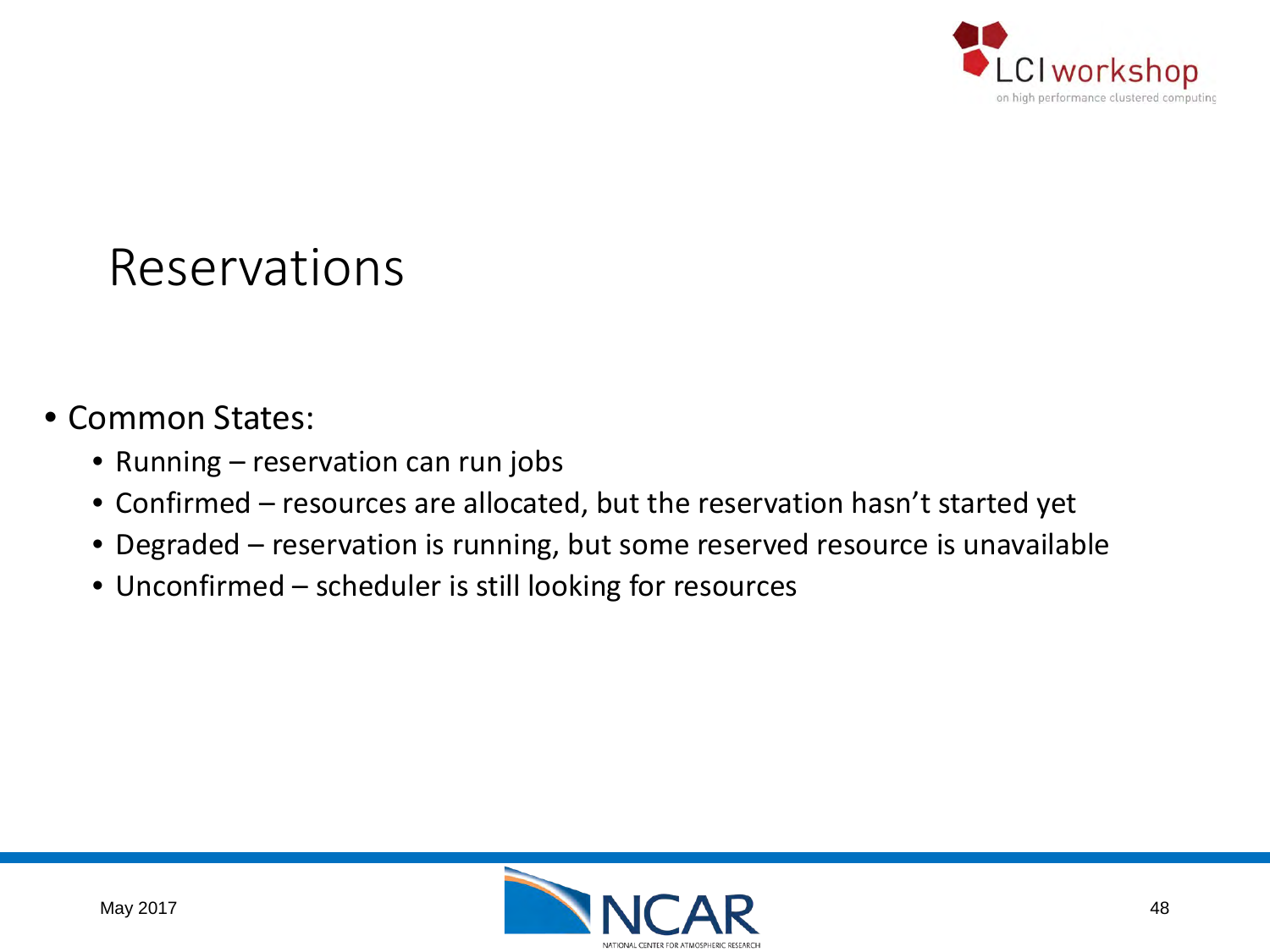

```
# pbs_rsub -l select=1:ncpus=72 -l place=free -R 1300 -E 1400
R311175.laadmin1.ib0.laramie.ucar.edu UNCONFIRMED
# pbs_rstat -f R311175.laadmin1.ib0.laramie.ucar.edu
Resv ID: R311175.laadmin1.ib0.laramie.ucar.edu
Reserve_Name = NULL
Reserve_Owner = pbsdata@laadmin1.ib0.laramie.ucar.edu
reserve_state = RESV_CONFIRMED
reserve_substate = 2
reserve_start = Thu Apr 27 13:00:00 2017
reserve end = Thu Apr 27 14:00:00 2017
reserve_duration = 3600
queue = R311175
Resource_List.ncpus = 72
Resource\_List.walltime = 01:00:00Resource_List.nodect = 1
Resource_List.select = 1:ncpus=72
Resource_List.place = free
resv nodes = (r1i0n1:ncpus=72)Authorized_Users = pbsdata@laadmin1.ib0.laramie.ucar.edu
server = laadmin1.ib0.laramie.ucar.eductime = Thu Apr 27 11:48:43 2017
mtime = Thu Apr 27 11:48:43 2017
Variable List =
PBS_O_LOGNAME=pbsdata,PBS_O_HOST=laadmin1.ib0.laramie.ucar.edu,PBS_O_MAIL=/var/spool/m
ail/pbsdata
```
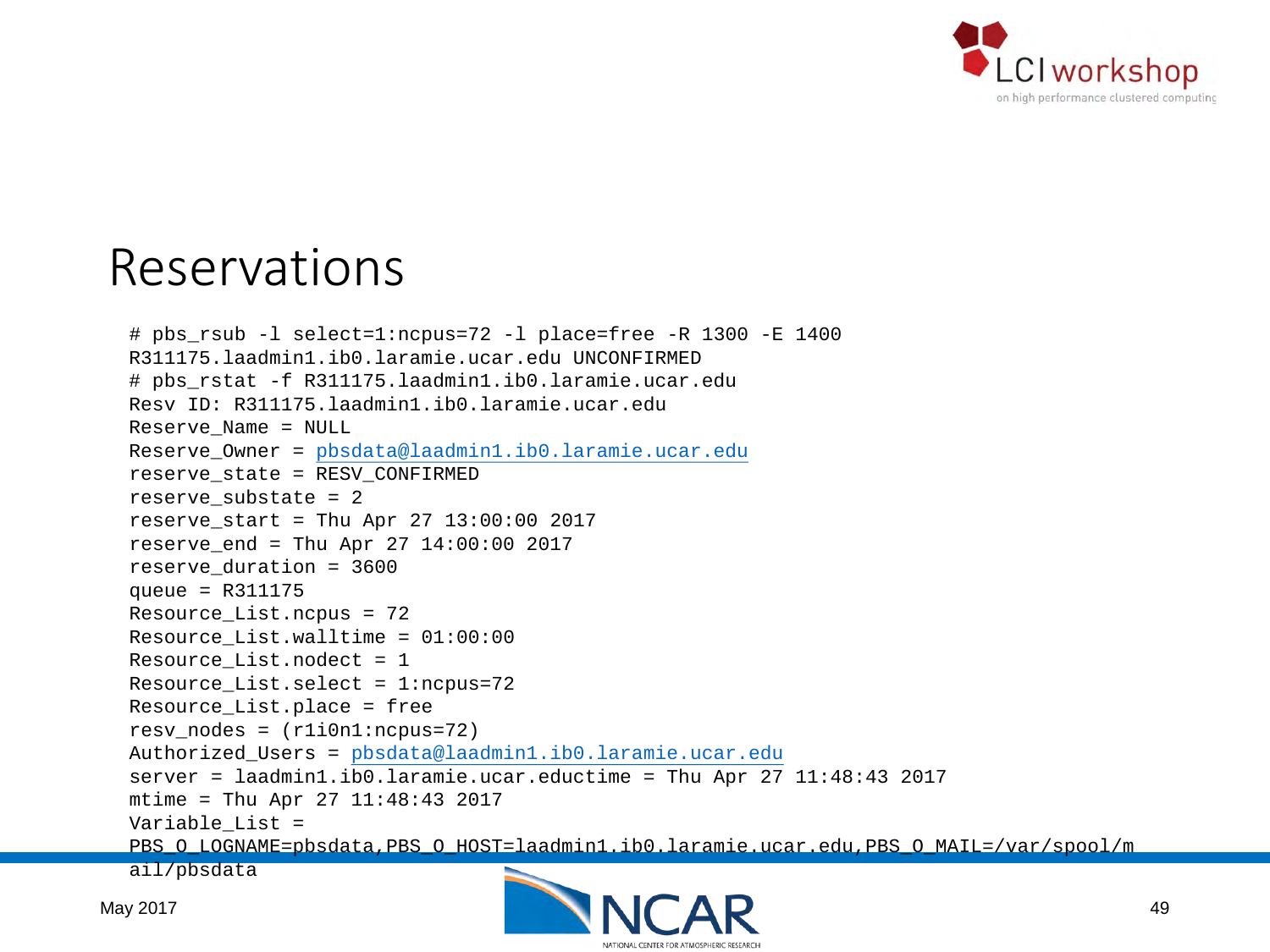

#### Preemption

- If a more important job comes along, signal an existing job to make room
- Up to each user application to checkpoint (quickly) and terminate (or be kill 9'ed)
- Not used too much at academic HPC sites
	- Not much support from common applications

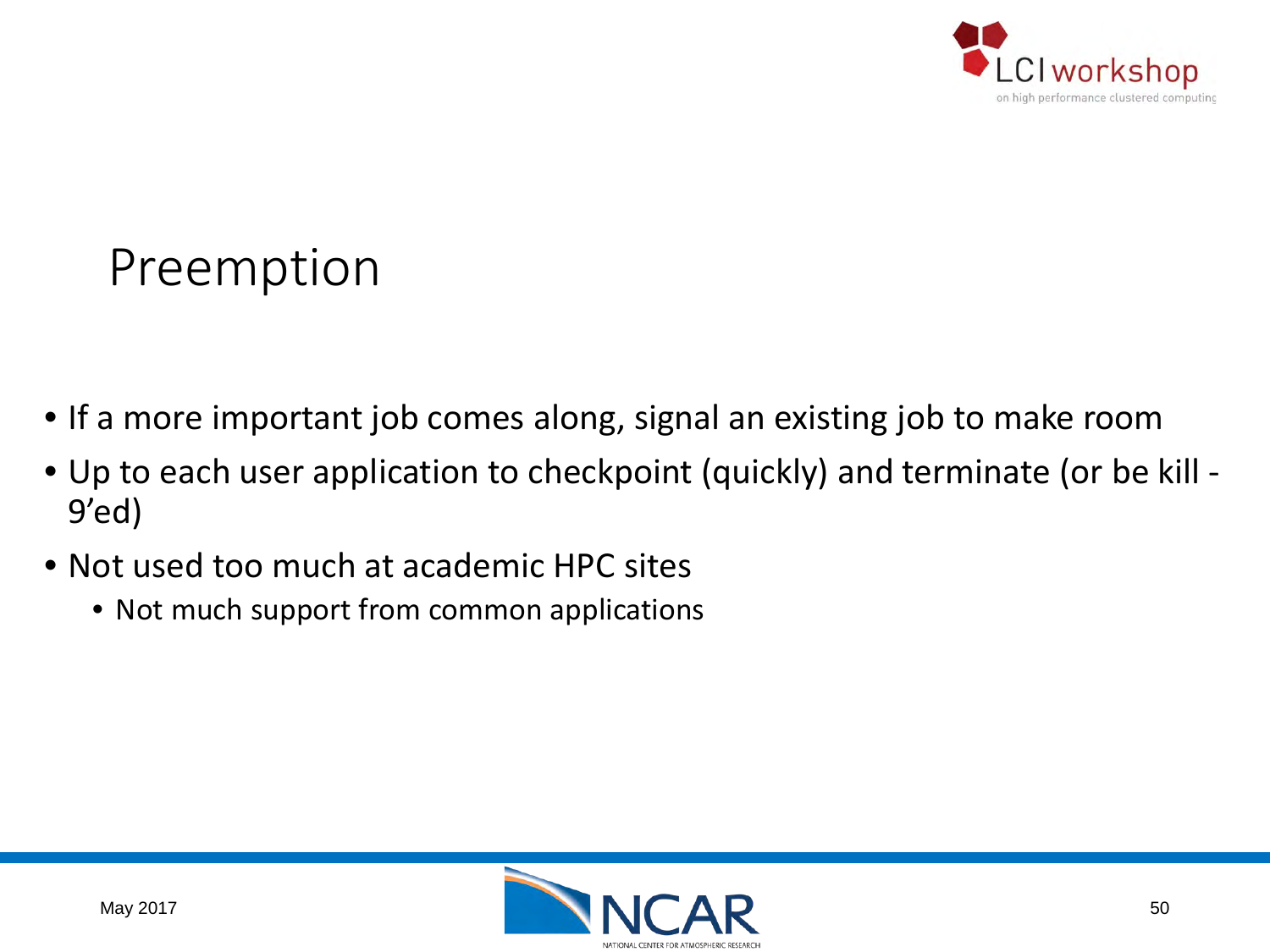

#### Support

- Commercial Support from Altair: [http://www.pbsworks.com/SupportGT.aspx?d=Support,-Services-and-](http://www.pbsworks.com/SupportGT.aspx?d=Support,-Services-and-Support)**Support**
- Community support forum on<http://pbspro.org/>
- PBS User's Group (This week in Las Vegas ;-( )
- Jira bug tracker: <https://pbspro.atlassian.net/secure/Dashboard.jspa>